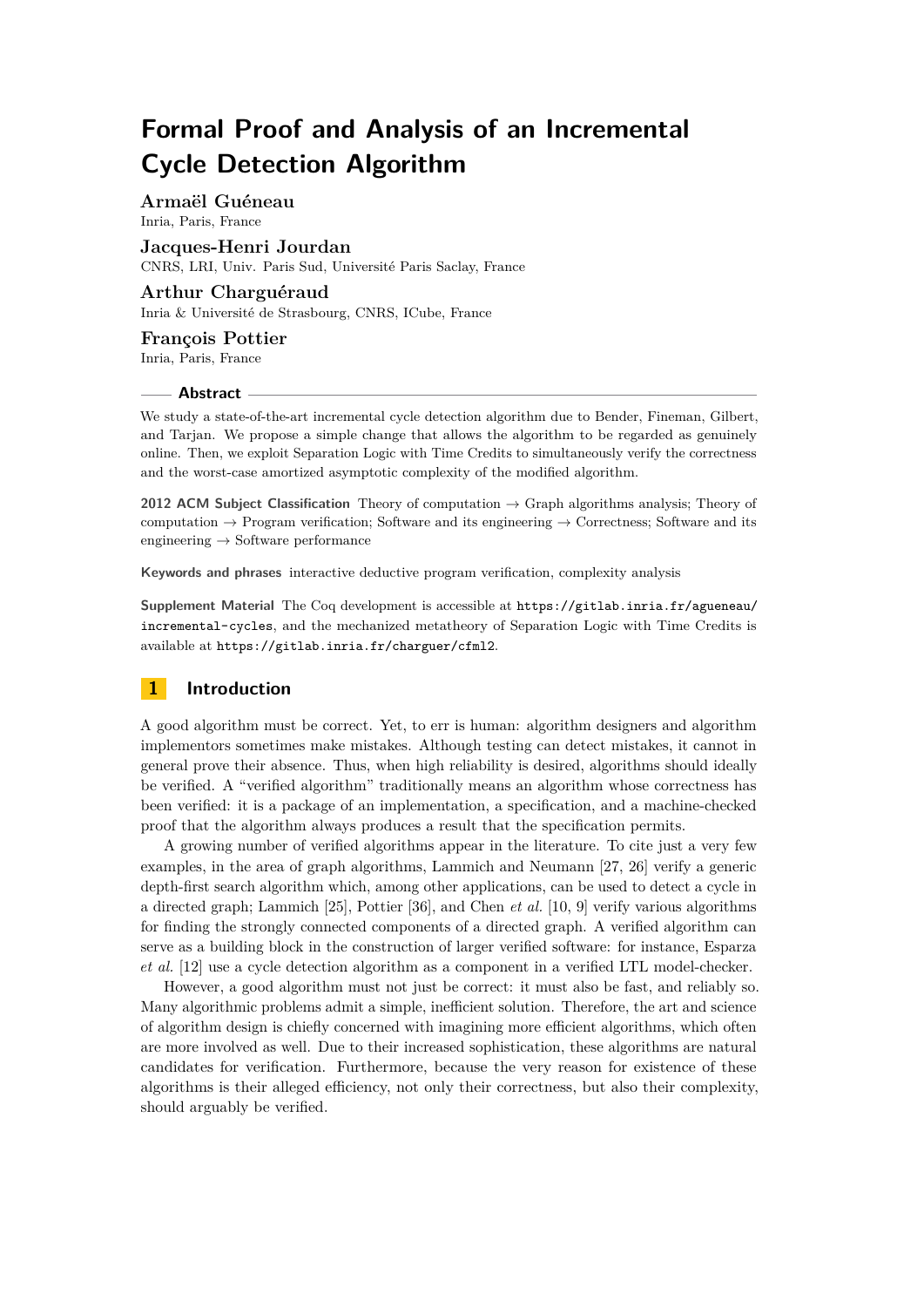Following traditional practice in the algorithms literature [\[22,](#page-18-4) [43\]](#page-19-0), we study the complexity of an algorithm based on an abstract cost model, as opposed to physical worst-case execution time. Furthermore, we wish to establish asymptotic complexity bounds, such as  $O(n)$ , as opposed to concrete bounds, such as  $3n + 5$ . While bounds on physical execution time are of interest in real-time applications, they are difficult to establish and highly dependent on the compiler, the runtime system, and the hardware. In contrast, an abstract cost model allows reasoning at the level of source code. We fix a specific model in which every function call has unit cost and every other primitive operation has zero cost. Although one could assign a nonzero cost to each primitive operation, that would make no difference in the end: an asymptotic complexity bound is independent of the costs assigned to the primitive operations, and is robust in the face of minor changes in the implementation.

In prior work, Charguéraud and Pottier [\[8\]](#page-17-3) verify the correctness and the worst-case amortized asymptotic complexity of an OCaml implementation of the Union-Find data structure. They establish concrete bounds, such as  $4\alpha(n) + 12$ , as opposed to asymptotic bounds, such as  $O(\alpha(n))$ . This case study demonstrates that it is feasible to mechanize such a challenging complexity analysis, and that this analysis can be carried out based on actual source code, as opposed to pseudo-code or an idealized mathematical model of the data structure. Charguéraud and Pottier use CFML [\[6,](#page-17-4) [7\]](#page-17-5), an implementation inside Coq of Separation Logic [\[37\]](#page-18-5) with Time Credits [\[3,](#page-17-6) [8,](#page-17-3) [17,](#page-17-7) [18,](#page-17-8) [32\]](#page-18-6). This program logic makes it possible to simultaneously verify the correctness and the complexity of an algorithm, and allows the complexity argument to depend on properties whose validity is established as part of the correctness argument. We provide additional background in Section [2.](#page-2-0)

In subsequent work, Guéneau, Charguéraud and Pottier [\[17\]](#page-17-7) formalize the *O* notation, propose a way of advertising asymptotic complexity bounds as part of Separation Logic specifications, and implement support for this approach in CFML. They present a collection of small illustrative examples, but do not carry out a challenging case study.

One major contribution of this paper is to present such a case study. We verify the correctness and worst-case amortized asymptotic complexity of an incremental cycle detection algorithm (and data structure) due to Bender, Fineman, Gilbert, and Tarjan [\[4,](#page-17-9) §2]. With this data structure, the complexity of building a directed graph of *n* vertices and *m* edges, while incrementally ensuring that no edge insertion creates a cycle, is  $O(m \cdot \min(m^{1/2}, n^{2/3}) + n)$ . Although its implementation is relatively straightforward, its design is subtle, and it is far from obvious, by inspection of the code, that the advertised complexity bound is respected.

As a second contribution, on the algorithmic side, we simplify and enhance Bender *et al.*'s algorithm. To handle the insertion of a new edge, the original algorithm depends on a runtime parameter, which limits the extent of a certain backward search. This parameter influences only the algorithm's complexity, not its correctness. Bender *et al.* show that setting it to  $\min(m^{1/2}, n^{2/3})$  throughout the execution of the algorithm allows achieving the advertised complexity. This means that, in order to run the algorithm, one must anticipate the *final* values of *m* and *n*. This seems at least awkward, or even impossible, if one wishes to use the algorithm in an online setting, where the sequence of operations is not known in advance. Instead, we propose a modified algorithm, where the extent of the backward search is limited by a value that depends only on the *current* state. The pseudocode for both algorithms appears in Figure [2;](#page-7-0) it is explained later on (Section [5\)](#page-7-0). The modified algorithm has the same complexity as the original algorithm and is a genuine online algorithm. It is the one that we verify.

As a third contribution, on the methodological side, we switch from  $\mathbb N$  to  $\mathbb Z$  in our accounting of execution costs, and explain why this leads to a significant decrease in the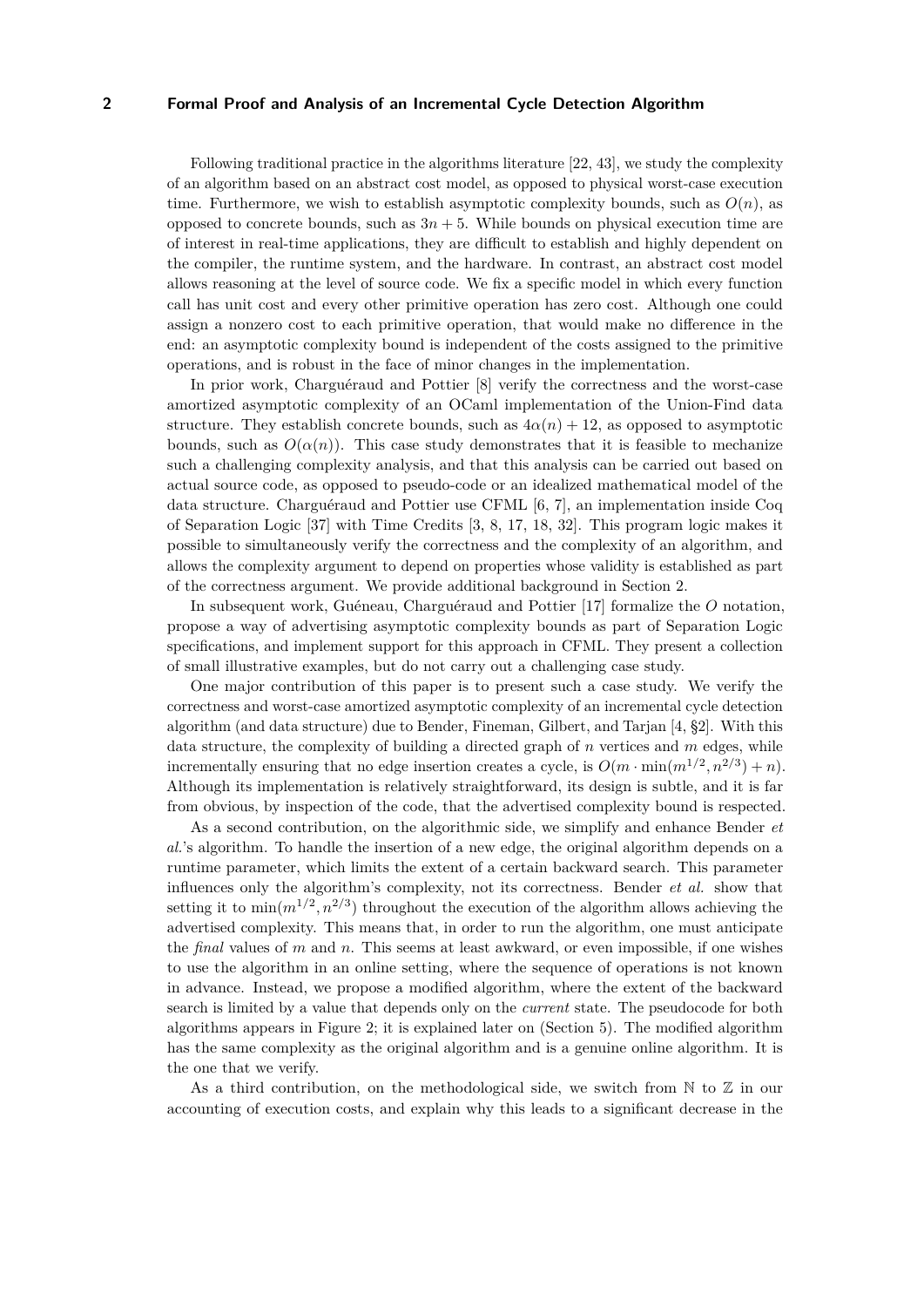number of proof obligations. In our previous work [\[8,](#page-17-3) [17\]](#page-17-7), costs are represented as elements of N. In this approach, at each operation of (say) unit cost in the code, one must prove that the number of execution steps performed so far is less than the number of steps advertised in the specification. This proof obligation arises because, in N, the equality  $m + (n - m) = n$ holds if and only if  $m \leq n$  holds. In contrast, in  $\mathbb{Z}$ , this equality holds unconditionally. For this reason, representing costs as elements of  $\mathbb Z$  can dramatically decrease the number of proof obligations (Section [3\)](#page-4-0). Indeed, one must then verify just once, at the end of a function body, that the actual cost is less than or equal to the advertised cost. The switch from N to Z requires a modification of the underlying Separation Logic, for which we provide a machine-checked soundness proof.

Our verification effort has had some practical impact already. For instance, the Dune build system [\[41\]](#page-18-7) needs an incremental cycle detection algorithm in order to reject circular build dependencies as soon as possible. For this purpose, the authors of Dune developed an implementation of Bender *et al.*'s original algorithm, which we recently replaced with our improved and verified algorithm [\[16\]](#page-17-10). Our contribution increases the trustworthiness of Dune's code base, without sacrificing its efficiency: in fact, our measurements suggest that our code can be as much as 7 times faster than the original code in a real-world scenario. As another potential application area, it is worth mentioning that the second author (Jourdan) has deployed an as-yet-unverified incremental cycle detection algorithm in the kernel of the Coq proof assistant [\[44\]](#page-19-1), where it is used to check the satisfiability of universe constraints [\[39,](#page-18-8) §2]. At the time, this yielded a dramatic improvement in the overall performance of Coq's proof checker: the total time required to check the Mathematical Components library dropped from 25 to 18 minutes [\[23\]](#page-18-9). The algorithm deployed inside Coq is more general than the verified algorithm considered in this paper, as it also maintains strong components, as in Section 4 of Bender *et al.*'s paper [\[4\]](#page-17-9). Nevertheless, we view the present work as one step towards verifying Coq's universe inference system.

In summary, the main contributions of this paper are:

- $\blacksquare$  A simple yet crucial improvement to Bender *et al.*'s incremental cycle detection algorithm. making it a genuine online algorithm;
- An implementation of it in OCaml as a self-contained, reusable data structure;  $\overline{\phantom{a}}$
- A machine-checked proof of the functional correctness and worst-case amortized asymp- $\sim$ totic complexity of this implementation.
- $\blacksquare$  The discovery of the nonobvious fact that counting time credits in  $\mathbb Z$  leads to significantly fewer proof obligations, together with a study of the metatheory of Separation Logic with Time Credits in Z and support for it in CFML.

Our code and proofs are available online (Supplement Material). Our methodology is modular: at the end of the day, the verified data structure is equipped with a succinct specification (Figure [1\)](#page-5-0) which is intended to serve as the sole reference when verifying a client of the algorithm. We believe that this case study illustrates the great power and versatility of our approach, and we claim that this approach is generally applicable to many other nontrivial data structures and algorithms.

# <span id="page-2-0"></span>**2 Separation Logic with Time Credits**

Hoare Logic [\[19\]](#page-17-11) allows verifying the correctness of an imperative algorithm by using *assertions* to describe the state of the program. Separation Logic [\[37\]](#page-18-5) improves modularity by employing assertions that describe only a fragment of the state and at the same time assert the unique ownership of this fragment. In general, a Separation Logic assertion claims the ownership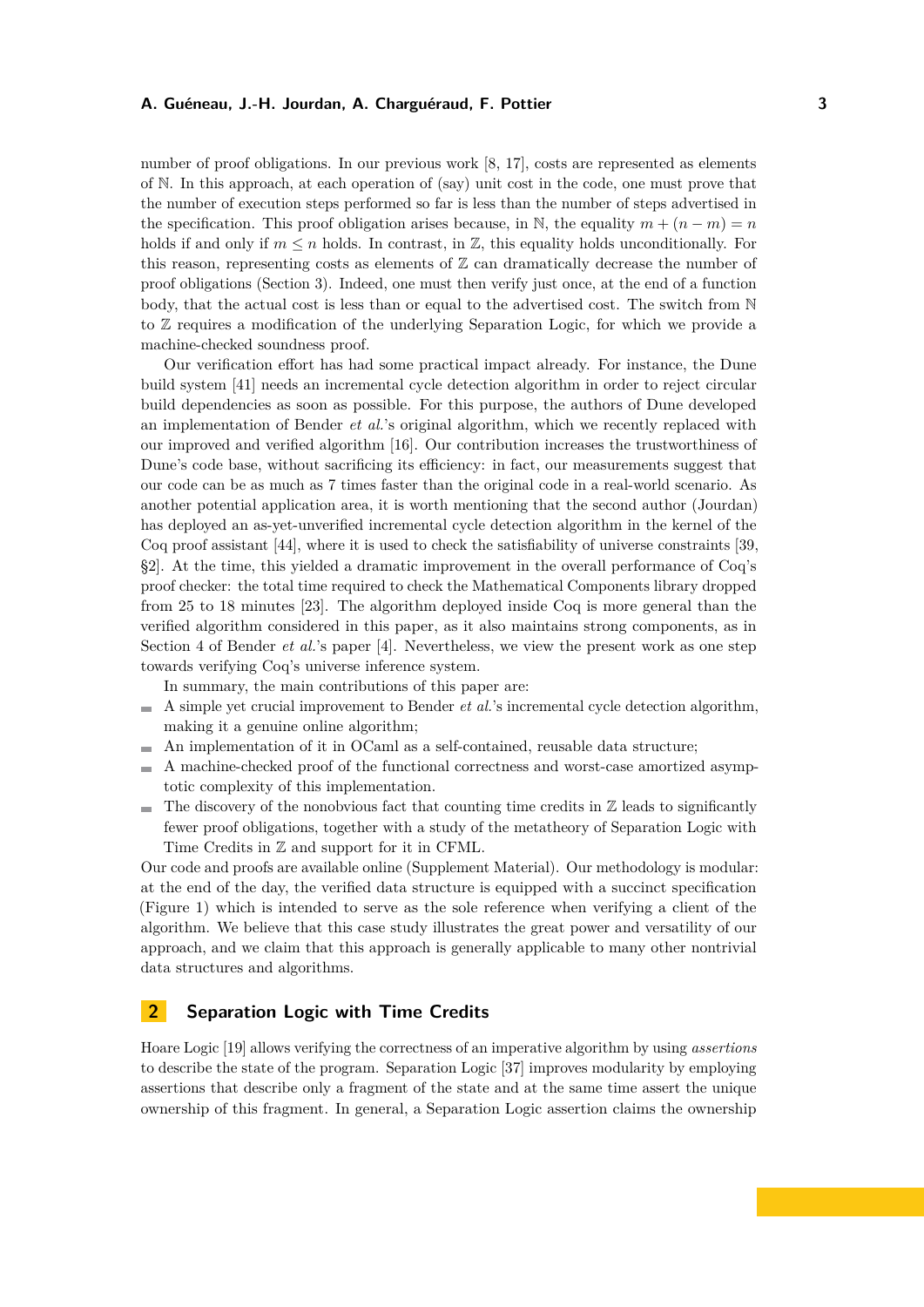of certain *resources*, and (at the same time) describes the current state of these resources. A heap fragment is an example of a resource.

Separation Logic with Time Credits [\[3,](#page-17-6) [8,](#page-17-3) [32\]](#page-18-6) is a simple extension of Separation Logic in which "a permission to perform one computation step" is also a resource, known as a *credit*. The assertion \$1 represents the unique ownership of one credit. The logic enforces the rule that every function call consumes one credit. Credits do not exist at runtime; they appear only in assertions, such as pre- and postconditions, loop invariants, and data structure invariants. For instance, the Separation Logic triple:

 $\forall g \ G$ . { IsGraph *g G*  $*$  \$(3 |edges *G*| + 5) } *dfs*(*g*) { IsGraph *g G* }

can be read as follows. If initially *g* is a runtime representation of the graph *G* and if  $3m + 5$ credits are at hand, where *m* is the number of edges of  $G$ , then the function call  $dfs(g)$ executes safely and terminates; after this call, *g* remains a valid representation of *G*, and no credits remain.

In the *dfs* example, assuming that the assertion IsGraph *g G* is credit-free (which means, roughly, that this assertion definitely does not own any credits), the precondition guarantees the availability of  $3m + 5$  credits (and no more), and no credits remain in the postcondition. So, this triple guarantees that the execution of  $dfs(q)$  involves at most  $3m + 5$  computation steps. Later on in this paper (Section [8\)](#page-11-0), we define IsGraph *g G* in such a way that it is *not* credit-free: its definition involves a nonnegative number of credits. If that were the case in the above example, then  $3m + 5$  would have to be interpreted as an amortized bound. Amortization is discussed in greater depth in the next section (Section [4\)](#page-5-1).

Admittedly,  $3m + 5$  is too low-level a bound: it would be preferable to state that the cost of  $df_s(g)$  is  $O(m)$ , a more abstract and more robust specification. Following Guéneau *et al.* [\[17\]](#page-17-7), this can be expressed in the following style:

 $\exists (f : \mathbb{Z} \to \mathbb{Z})$ . nonnegative  $f \wedge \text{monotonic } f \wedge f \preceq_{\mathbb{Z}} \lambda m.m$  $\wedge \forall g \ G$ . { IsGraph *g G*  $*$  \$  $f(|$ edges *G* $|$  $\rangle$  } *dfs*(*g*) { IsGraph *g G* }

The concrete function  $\lambda m.(3m + 5)$  is no longer visible; it has been abstracted away under the name *f*. The specification states that *f* is nonnegative  $(\forall m. f(m) \geq 0)$ , monotonic  $(\forall mm'. m \le m' \Rightarrow f(m) \le f(m'))$ , and dominated by the function  $\lambda m.m$ , which means that *f* grows linearly.

The soundness of Separation Logic with Time Credits stems from the fact that a credit cannot be spent twice. Technically, the soundness metatheorem for Separation Logic with Time Credits guarantees that, for every valid Hoare triple, the following inequality holds:

credits in precondition  $\geq$  steps taken + credits in postcondition.

This type of metatheorem is proved by Charguéraud and Pottier [\[8,](#page-17-3) §3] and by Mével *et al.* [\[32\]](#page-18-6) for Separation Logics with nonnegative credits.

The CFML tool can be viewed as an implementation of Separation Logic with Time Credits for OCaml inside Coq. CFML enables reasoning in forward style. The user inspects the source code, step by step. At each step, she is allowed to visualize and manipulate a description of the current program state in the form of a Separation Logic formula. This formula not only describes the current heap, but also indicates how many time credits are currently available. Guéneau *et al.* [\[17,](#page-17-7) §5, §6] describe the deduction rules of the logic and the manner in which they are applied.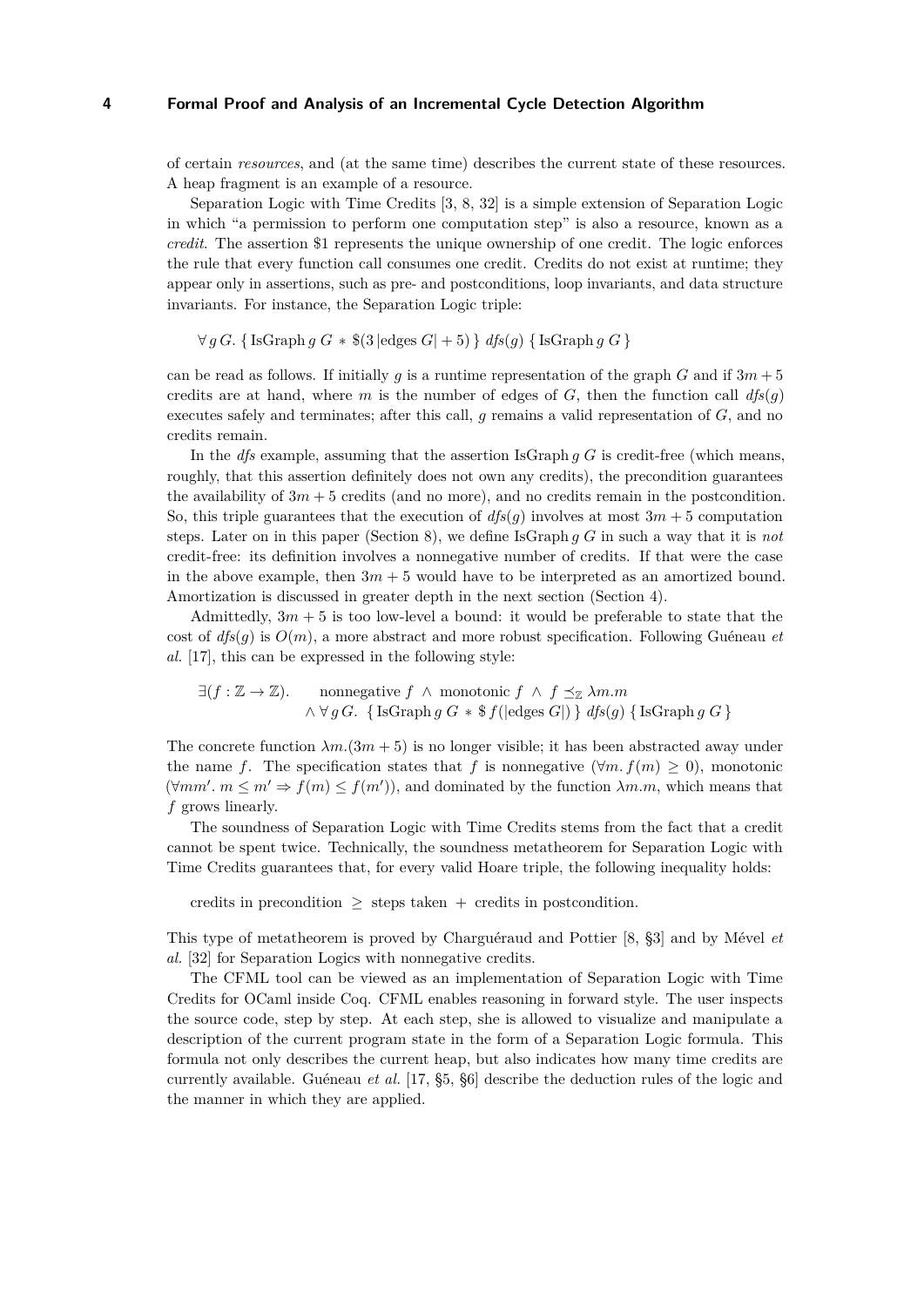# <span id="page-4-0"></span>**3 Negative Time Credits**

In the original presentations of Separation Logic with Time Credits [\[3,](#page-17-6) [8,](#page-17-3) [17,](#page-17-7) [18\]](#page-17-8), credits are counted in N. This seems natural because \$*n* is interpreted as a permission to take *n* steps of computation, and a number of execution steps is never a negative value.

In this setting, credits are affine, that is, it is sound to discard them: the law  $\Re n \Vdash true$ holds. The law  $\$(m+n) \equiv \$m * \$n$  holds for every  $m, n \in \mathbb{N}$ . This splitting law is used when one wishes to spend a subset of the credits at hand. Yet, in practice, the law that is most often needed is a slightly different formulation. Indeed, if *n* credits are at hand and if one wishes to step over an operation whose cost is *m*, the appropriate law is  $\$_{n} \equiv \$(n-m) * \$m$ , which holds only under the side condition  $m \leq n$ . (This is subtraction in N, so  $m > n$  implies  $n - m = 0.$ 

This side condition gives rise to a proof obligation, and these proof obligations tend to accumulate. If *n* credits are initially at hand and if one wishes to step over a sequence of *k* operations whose costs are  $m_1, m_2, \ldots, m_k$ , then *k* proof obligations arise:  $n - m_1 \geq 0$ ,  $n - m_1 - m_2 \geq 0$ , and so on, until  $n - m_1 - m_2 - \ldots - m_k \geq 0$ . In fact, these proof obligations are redundant: the last one alone implies all of the previous ones. Unfortunately, in an interactive proof assistant such as Coq, it is not easy to take advantage of this fact and present only the last proof obligation to the user. Furthermore, in the proof of Bender *et al.*'s algorithm, we have encountered a more complex situation where, instead of looking at a straight-line sequence of *k* operations, one is looking at a loop, whose body is a sequence of operations, and which itself is followed with another sequence of operations. In this situation, proving that the very last proof obligation implies all previous obligations may be possible in principle, but requires a nontrivial strengthening of the loop invariant, which we would rather avoid, if at all possible!

To avoid this accumulation, in this paper, we work in a variant of Separation Logic where Time Credits are counted in Z. Its basic laws are as follows:

 $$0 \equiv true$  zero credit is equivalent to nothing at all  $\$(m+n)\equiv\$m*\$n$  credits are additive \$*n* ∗ [*n* ≥ 0] *true* nonnegative credits are affine; negative credits are not

Quite remarkably, in the second law, there is no side condition. In particular, this law implies  $\$\theta \equiv \$\textit{n} * \$\textit{(-n)}$$ , which creates positive credit out of thin air, but creates negative credit at the same time. As put by Tarjan [\[42\]](#page-18-10), "we can allow borrowing of credits, as long as any debt incurred is eventually paid off". In the third law, the side condition  $n \geq 0$ guarantees that a debt cannot be forgotten. Without this requirement, the logic would be unsound, as the second and third laws together would imply  $$0 \parallel $1$ .

Because the second law has no side condition, stepping over a sequence of *k* operations whose costs are  $m_1, m_2, \ldots, m_k$  gives rise to no proof obligation at all. At the end of the sequence,  $n - m_1 - m_2 - \ldots - m_k$  credits remain, which the user typically wishes to discard. This is done by applying the third law, giving rise to just one proof obligation:  $n - m_1 - m_2 - \ldots - m_k \geq 0$ . In summary, switching from N to Z greatly reduces the number of proof obligations that appear about credits.

A secondary benefit of this switch is to reduce the number of conversions between N and Z that must be inserted in specifications and proofs. Indeed, we model OCaml's signed integers as mathematical integers in Z. (We currently ignore the mismatch between OCaml's limited-precision integers and ideal integers. It should ideally be taken into account, but this is orthogonal to the topic of this paper.)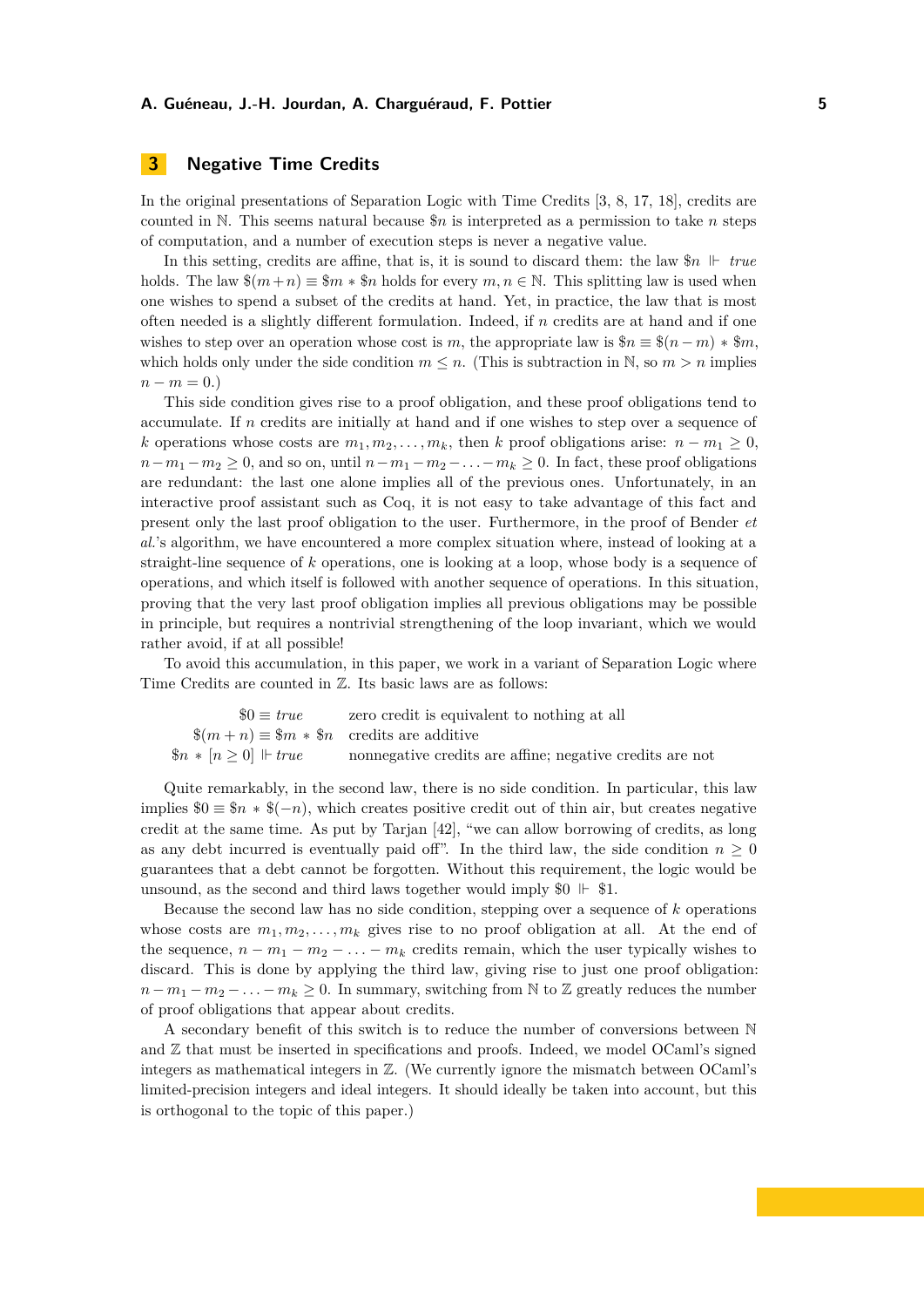```
INITGRAPH
            \exists k. {$k} init graph() {\lambda q.IsGraph q \oslash }
                                                                                      DisposeGraph
                                                                                      ∀q G. IsGraph q G ⊩ true
ADDVERTEX
∀g G v.
let m, n := |edges G|, |vertices G| in
v \notin vertices G \implies\left\{\n \begin{array}{l}\n \text{IsGraph } g \ G \ * \\
 \$(\psi(m,n+1)-\psi(m,n))\n \end{array}\n\right\}(add_vertex g v)
  f λ(). IsGraph g (G + v)
                                                      \mathcal{L}ADDEDGE
                                                                     ∀g G v w.
                                                                     let m, n := |edges G|, |vertices G| in
                                                                     v, w \in vertices G \wedge (v, w) \notin edges G \implies\left\{\n \begin{array}{l}\n \text{IsGraph } g \ G \ * \\
 \$(\psi(m+1,n)-\psi(m,n))\n \end{array}\n\right\}(add_edge_or_detect_cycle g v w)
                                                                       \sqrt{ }\left| \right|\mathcal{L}λres. match res with
                                                                               | Ok ⇒ IsGraph g (G+ (v, w))
                                                                               \mid Cycle \Rightarrow [w\longrightarrow^*_G v]\lambda\mathcal{L}\left\vert \right\vertACYCLICITY
 ∀q G.IsGraph q G ⊢IsGraph g G \ast [\forall x \colon x \to \rightarrow G^+ g x]COMPLEXITY
                                                                  nonnegative ψ ∧ monotonic ψ ∧
                                                                   \psi \preceq_{\mathbb{Z}\times\mathbb{Z}} \lambda(m,n). (m \cdot \min(m^{1/2}, n^{2/3}) + n)
```
<span id="page-5-3"></span>**Figure 1** Specification of an incremental cycle detection algorithm.

Because negative time credits are not affine, it is not the case here that every assertion is affine, as in Iris [\[24\]](#page-18-11) or in earlier versions of CFML. Affine and non-affine assertions must now be distinguished: a points-to assertion, which describes a heap-allocated object, remains affine; the assertion \$*n* is affine if and only if *n* is nonnegative; an abstract assertion, such as IsGraph *g G*, may or may not be affine, depending on the definition of IsGraph. (Here, it is in fact affine; see [§4](#page-5-1) and [DisposeGraph](#page-5-2) in Figure [1.](#page-5-0)) We have adapted CFML so as to support this distinction.

From a metatheoretical perspective, the introduction of negative time credits requires adapting the proof of soundness of Separation Logic with Time Credits. We have successfully updated our pre-existing Coq proof of this result [\[8\]](#page-17-3); an updated proof is available online (Supplement Material).

# <span id="page-5-1"></span>**4 Specification of the Algorithm**

The interface for an incremental cycle detection algorithm consists of three public operations: init\_graph, which creates a fresh empty graph, add\_vertex, which adds a vertex, and add\_edge\_or\_detect\_cycle, which either adds an edge or report that this edge cannot be added because it would create a cycle.

Figure [1](#page-5-0) shows a formal specification for an incremental cycle detection algorithm. It consists of six statements. INITGRAPH, ADDVERTEX, and ADDEDGE are Separation Logic triples: they assign pre- and postconditions to the three public operations. [DisposeGraph](#page-5-2) and ACYCLICITY are Separation Logic entailments. The last statement, COMPLEXITY, provides a complexity bound. It is the only statement that is specific to the algorithm discussed in this paper. Indeed, the first five statements form a generic specification, which any incremental cycle detection algorithm could satisfy.

The six statements in the specification share two variables, namely IsGraph and *ψ*. These variables are implicitly existentially quantified in front of the specification: a user of the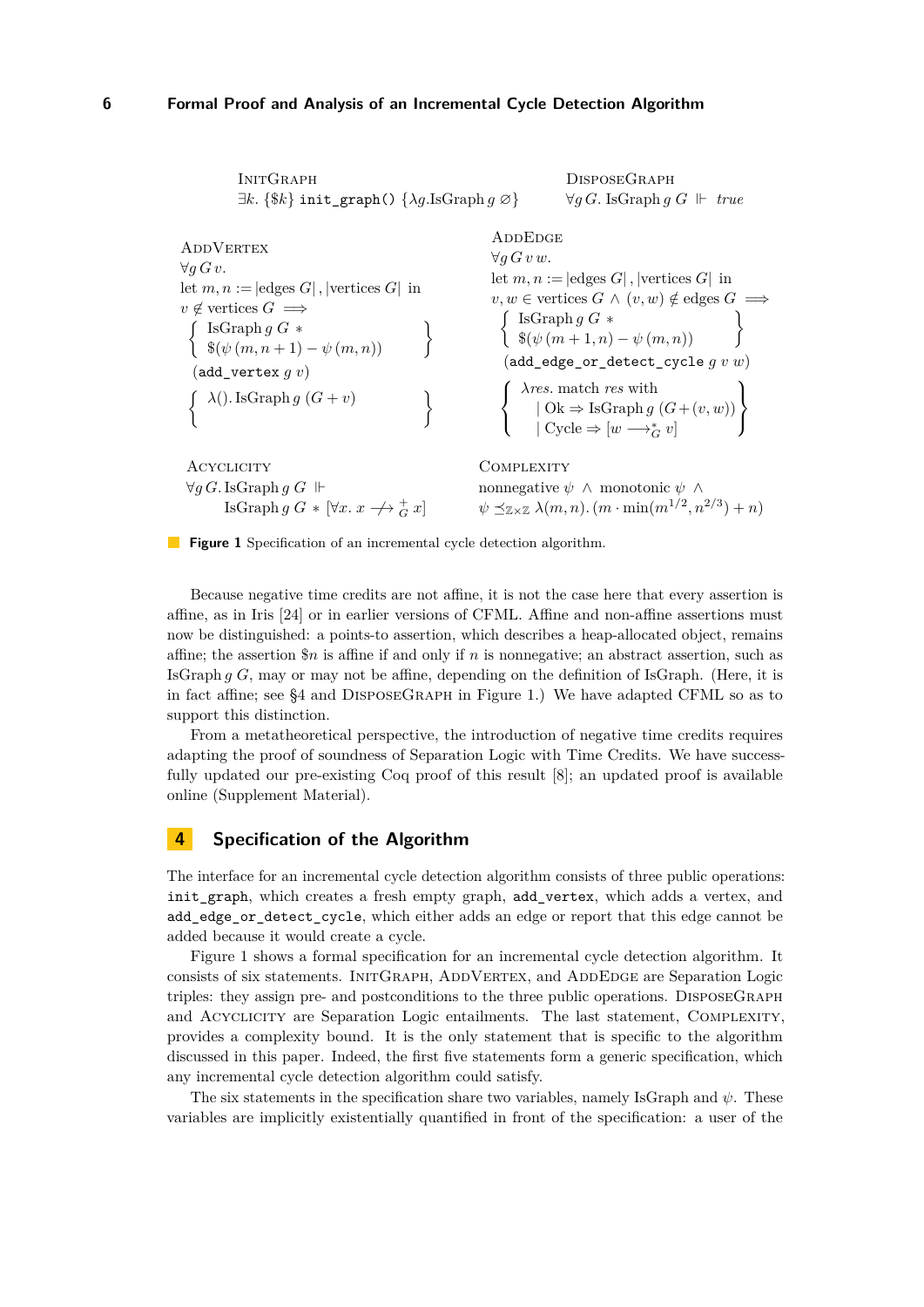algorithm must treat them as abstract.

The predicate IsGraph is an *abstract representation predicate*, a standard notion in Separation Logic [\[35\]](#page-18-12). It is parameterized with a memory location *g* and with a mathematical graph *G*. The assertion IsGraph *g G* means that a well-formed data structure, which represents the mathematical graph *G*, exists at address *g* in memory. At the same time, this assertion denotes the unique ownership of this data structure.

Because this is Separation Logic with Time Credits, the assertion IsGraph *g G* can also represent the ownership of a certain number of credits. For example, for the specific algorithm considered in this paper, we later define IsGraph *g G* as  $\exists L.$  \$ $\phi(G, L) * \dots$  (Section [8\)](#page-11-0), where  $\phi$  is a suitable potential function [\[42\]](#page-18-10).  $\phi$  is parameterized by the graph *G* and by a map *L* of vertices to integer levels. Intuitively, this means that  $\phi(G, L)$  credits are stored in the data structure. These details are hidden from the user:  $\phi$  does not appear in Figure [1.](#page-5-0) Yet, the fact that IsGraph  $g$  G can involve credits means that the user must read ADDVERTEX and ADDEDGE as amortized specifications [\[42\]](#page-18-10): the actual cost of a single add\_vertex or add\_edge\_or\_detect\_cycle operation is not directly related to the number of credits that explicitly appear in the precondition of this operation.

The function  $\psi$  has type  $\mathbb{Z}\times\mathbb{Z}\to\mathbb{Z}$ . In short,  $\psi(m,n)$  is meant to represent the advertised cost of a sequence of *n* vertex creation and *m* edge creation operations. In other words, it is the number of credits that one must pay in order to create *n* vertices and *m* edges. This informal claim is explained later on in this section.

INITGRAPH states that the function call init graph() creates a valid data structure, which represents the empty graph  $\varnothing$ , and returns its address g. Its cost is k, where k is an unspecified constant; in other words, its complexity is *O*(1).

DISPOSEGRAPH states that the assertion IsGraph *g G* is affine: that is, it is permitted to forget about the existence of a valid graph data structure. By publishing this statement, we guarantee that we are not hiding a debt inside the abstract predicate IsGraph. Indeed, to prove that DISPOSEGRAPH holds, we must verify that the potential  $\phi(G, L)$  is nonnegative (Section [3\)](#page-4-0).

ADDVERTEX states that add vertex requires a valid data structure, described by the assertion IsGraph *g G*, and returns a valid data structure, described by IsGraph *g*  $(G + v)$ . (We write  $G + v$  for the result of extending the mathematical graph  $G$  with a new vertex  $v$ and  $G + (v, w)$  for the result of extending G with a new edge from v to w.) In addition, add\_vertex requires  $\psi(m, n + 1) - \psi(m, n)$  credits. These credits are not returned: they do not appear in the postcondition. They either are actually consumed or become stored inside the data structure for later use. Thus, one can think of  $\psi(m, n+1) - \psi(m, n)$  as the amortized cost of add\_vertex.

Similarly, ADDEDGE states that the cost of add\_edge\_or\_detect\_cycle is  $\psi(m+1, n)$ −  $\psi(m, n)$ . This operation returns either Ok, in which case the graph has been successfully extended with a new edge from *v* to *w*, or Cycle, in which case this new edge cannot be added, because there already is a path in *G* from *w* to *v*. (The proposition  $w \rightarrow_G^* v$  appears within square brackets, which convert an ordinary proposition to a Separation Logic assertion.) In the latter case, the data structure is invalidated: the assertion IsGraph *g G* is not returned. Thus, in that case, no further operations on the graph are allowed.

By combining the first four statements in Figure [1,](#page-5-0) a client can verify that a call to init\_graph, followed with an arbitrary interleaving of *n* calls to add\_vertex and *m* successful calls to add\_edge\_or\_detect\_cycle, satisfies the specification  $\{\$(k + \psi(m, n))\}$  ...  $\{true\},$ where  $k$  is the cost of init graph. Indeed, the cumulated cost of the calls to add vertex and add\_edge\_or\_detect\_cycle forms a telescopic sum that adds up to  $\psi(m,n) - \psi(0,0)$ ,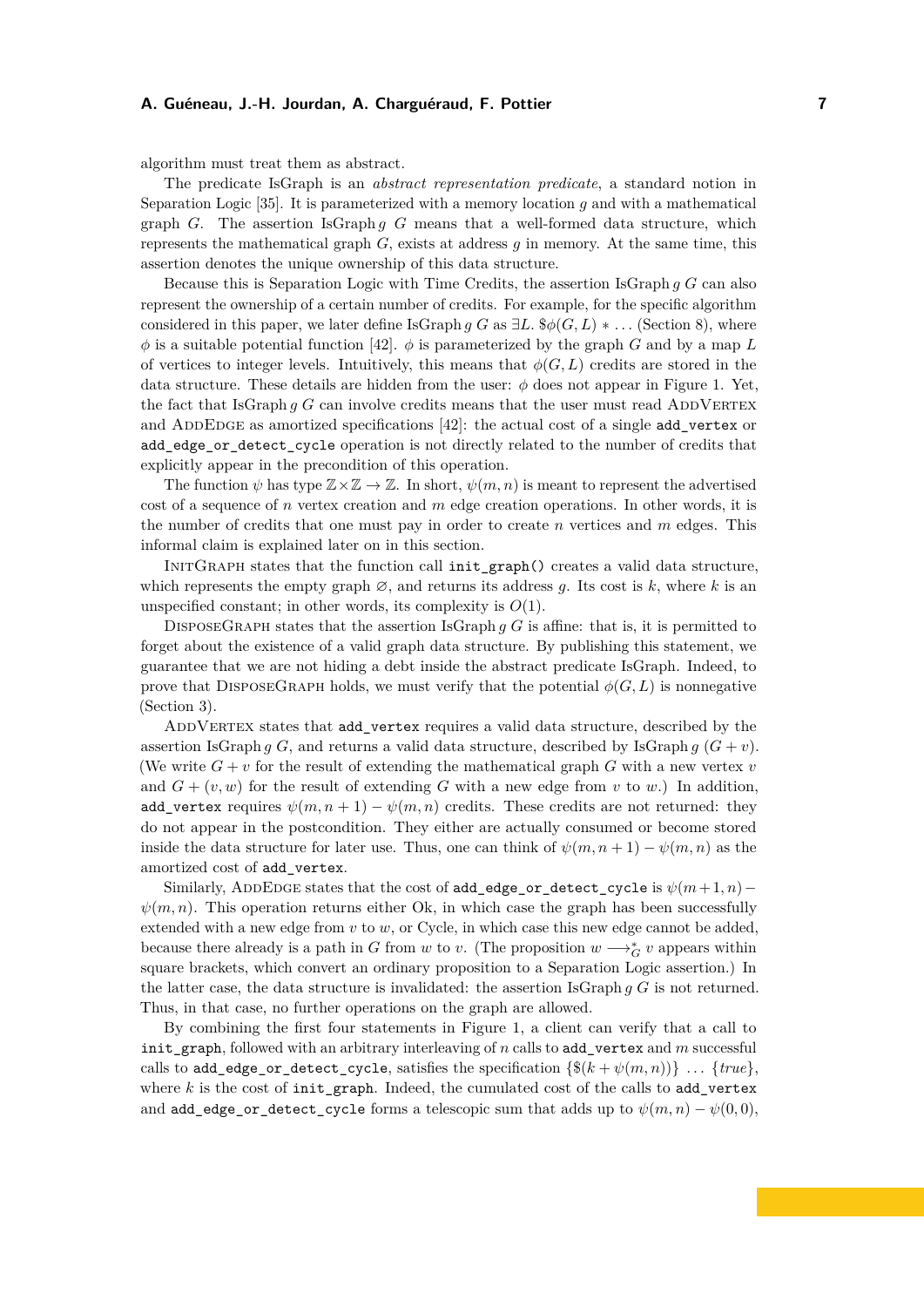<span id="page-7-0"></span>To insert a new edge from *v* to *w* and detect potential cycles:

- $-$  If  $L(v) < L(w)$ , insert the edge  $(v, w)$ , declare success, and exit
- − Perform a backward search:
	- − start from *v*
	- − follow an edge (backward) only if its source vertex *x* satisfies *L*(*x*) = *L*(*v*)
	- − if *w* is reached, declare failure and exit
	- − if *F* edges have been traversed, interrupt the backward search
		- $\rightarrow$  in Bender et al.'s algorithm,  $F$  is a constant  $\Delta$
		- $\rightarrow$  in our algorithm, *F* is  $L(v)$
- − If the backward search was not interrupted, then:
	- $-$  if  $L(w) = L(v)$ , insert the edge  $(v, w)$ , declare success, and exit − otherwise set *L*(*w*) to *L*(*v*)
- $-$  If the backward search was interrupted, then set  $L(w)$  to  $L(v) + 1$
- − Perform a forward search:
	- − start from *w*
	- − upon reaching a vertex *x*:
		- − if *x* was visited during the backward search, declare failure and exit
		- $-$  if  $L(x) \geq L(w)$ , do not traverse through x
	- $-$  if  $L(x) < L(w)$ , set  $L(x)$  to  $L(w)$  and traverse  $x$
- − Finally, insert the edge (*v, w*), declare success, and exit

**Figure 2** Pseudocode for Bender *et al.*'s algorithm and for our improved algorithm.

which itself is bounded by  $\psi(m, n)$ .

Since Separation Logic with Time Credits is sound, the triple  $\{\$(k + \psi(m, n))\}$ ...  $\{true\}$ implies that the actual worst-case cost of the sequence of operations is  $k + \psi(m, n)$ . This confirms our earlier informal claim that  $\psi(m, n)$  represents the cost of creating *n* vertices and *m* edges.

[Acyclicity](#page-5-3) states that, from the Separation Logic assertion IsGraph *g G*, the user can deduce that *G* is acyclic. In other words, as long as the data structure remains in a valid state, the graph *G* remains acyclic.

Although the exact definition of  $\psi$  is not exposed, COMPLEXITY provides an asymptotic bound:  $\psi(m, n) \in O(m \cdot \min(m^{1/2}, n^{2/3}) + n)$ . Technically, the relation  $\preceq_{\mathbb{Z} \times \mathbb{Z}}$  is a domination relation between functions of type  $\mathbb{Z} \times \mathbb{Z} \to \mathbb{Z}$  [\[17\]](#page-17-7). Our complexity bound thus matches the one published by Bender *et al.* [\[4\]](#page-17-9).

# **5 Overview of the Algorithm**

We provide pseudocode for Bender *et al.*'s algorithm [\[4,](#page-17-9) §2] and for our improved algorithm in Figure [2.](#page-7-0) The only difference between the two algorithms is the manner in which a certain internal parameter, named *F*, is set. The value of *F* influences the complexity of the algorithm, not its correctness.

When the user requests the creation of an edge from *v* to *w*, finding out whether this operation would create a cycle amounts to determining whether a path already exists from *w* to *v*. A naïve algorithm could search for such a path by performing a forward search, starting from *w* and attempting to reach *v*.

One key feature of Bender *et al.*'s algorithm is that a positive integer level  $L(v)$  is associated with every vertex *v*, and the following invariant is maintained: *L* forms a pseudotopological numbering. That is, "no edge goes down": if there is an edge from  $v$  to  $w$ , then  $L(v) \leq L(w)$  holds. The presence of levels can be exploited to accelerate a search: for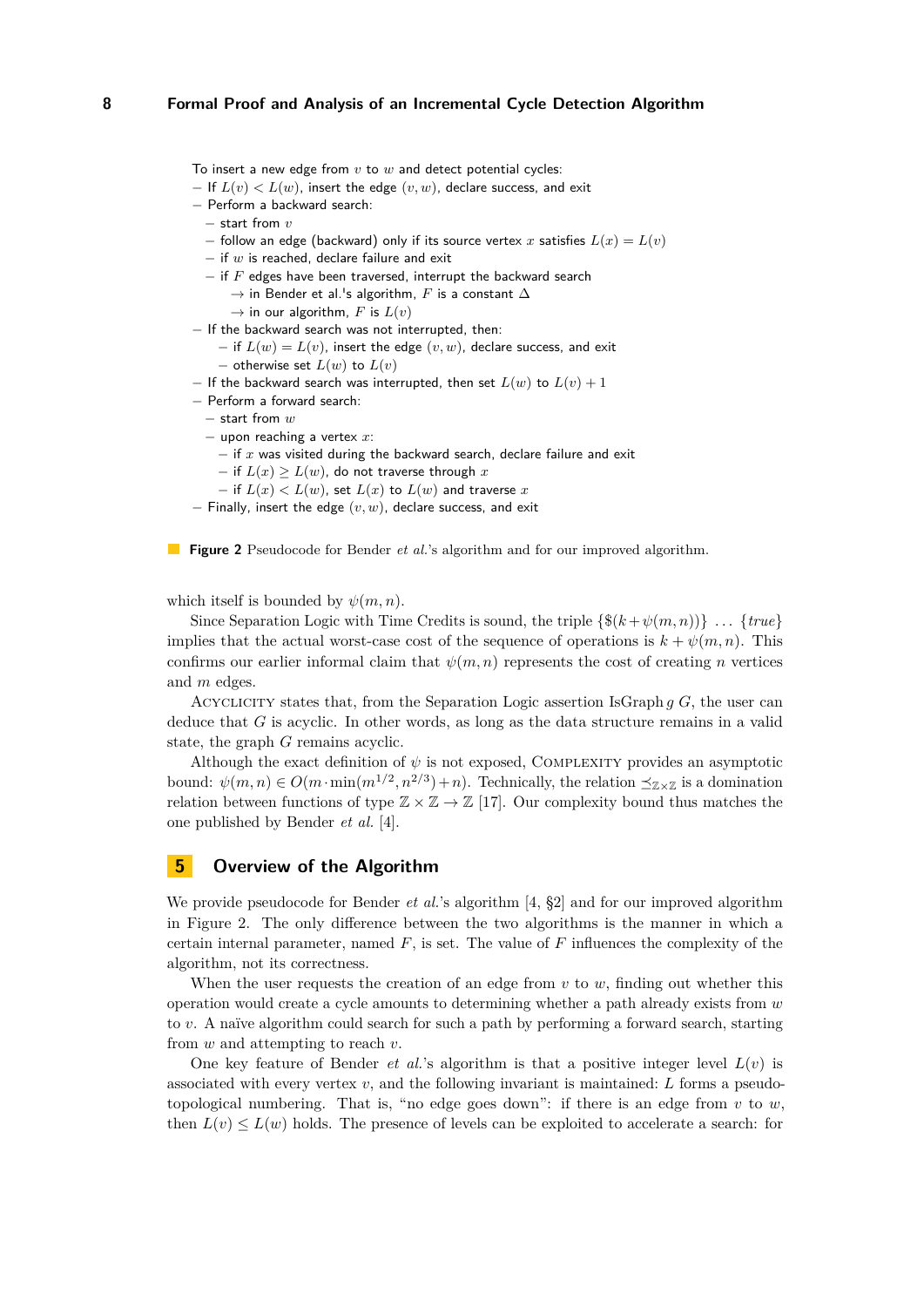instance, during a forward search whose purpose is to reach the vertex  $v$ , any vertex whose level is greater than that of  $v$  can be disregarded. The price to pay is that the invariant must be maintained: when a new edge is inserted, the levels of some vertices must be adjusted.

A second key feature of Bender *et al.*'s algorithm is that it not only performs a forward search, but begins with a backward search that is both *restricted* and *bounded*. It is restricted in the sense that it searches only one level of the graph: starting from  $v$ , it follows only *horizontal* edges, that is, edges whose endpoints are both at the same level. Therefore, all of the vertices that it discovers are at level  $L(v)$ . It is bounded in the sense that it is interrupted, even if incomplete, after it has processed a predetermined number of edges, denoted by the letter *F* in Figure [2.](#page-7-0)

A third key characteristic of Bender *et al.*'s algorithm is the manner in which levels are updated so as to maintain the invariant when a new edge is inserted. Bender *et al.* adopt the policy that the level of a vertex can never decrease. Thus, when an edge from *v* to *w* is inserted, all of the vertices that are accessible from *w* must be promoted to a level that is at least the level of *v*. In principle, there are many ways of doing so. Bender *et al.* proceed as follows: if the backward search was not interrupted, then *w* and its descendants are promoted to the level of *v*; otherwise, they are promoted to the next level,  $L(v) + 1$ . In the latter case,  $L(v) + 1$  is possibly a new level. We see that such a new level can be created only if the backward search has not completed, that is, only if there exist at least *F* edges at level  $L(v)$ . In short, a new level may be created only if the previous level contains sufficiently many edges. This mechanism is used to control the number of levels.

The last key aspect of Bender *et al.*'s algorithm is the choice of *F*. On the one hand, as *F* increases, backward searches become more expensive, as each backward search processes up to *F* edges. On the other hand, as *F* decreases, forward searches become more expensive. Indeed, a smaller value of *F* leads to the creation of a larger number of levels, and (as explained later) the total cost of the forward searches is proportional to the number of levels.

Bender *et al.* set *F* to a constant  $\Delta$ , defined as  $\min(m^{1/2}, n^{2/3})$  throughout the execution of the algorithm, where *m* and *n* are upper bounds on the *final* numbers of edges and vertices in the graph. As explained earlier (Section [1\)](#page-0-0), though, it seems preferable to set  $F$  to a value that does not depend on such upper bounds, as they may not be known ahead of time. In our modified algorithm,  $F$  stands for  $L(v)$ , where  $v$  is the source of the edge that is being inserted. This value depends only on the *current* state of the data structure, so our algorithm is truly online. We prove that it has the same complexity as Bender *et al.*'s original algorithm, namely  $O(m \cdot \min(m^{1/2}, n^{2/3}) + n)$ .

# <span id="page-8-0"></span>**6 Informal Complexity Analysis**

We now present an informal complexity analysis of Bender *et al.*'s original algorithm. In this algorithm, the parameter  $F$  is fixed: it remains constant throughout the execution of the algorithm. Under this hypothesis, the following invariant holds: for every level *k* except the highest level, there exist at least *F* horizontal edges at level *k* (edges whose endpoints are both at level *k*). A proof is given in Appendix [A.](#page-19-2)

From this invariant, one can derive two upper bounds on the number of levels. Let *K* denote the number of nonterminal levels. First, the invariant implies  $m \geq K$ , therefore  $K \leq m/F$ . Furthermore, for each nonterminal level *k*, the vertices at level *k* form a subgraph  $K \leq m/F$ . Furthermore, for each nonterminal level  $\kappa$ , the vertices at level  $\kappa$  form a subgraph with at least *F* edges, which therefore must have at least  $\sqrt{F}$  vertices. In other words, at with at least r edges, which therefore must have at least  $\sqrt{r}$  vertices. In other words, at every nonterminal level, there are at least  $\sqrt{F}$  vertices. This implies  $n \geq K \sqrt{F}$ , therefore  $K \leq n/\sqrt{F}$ .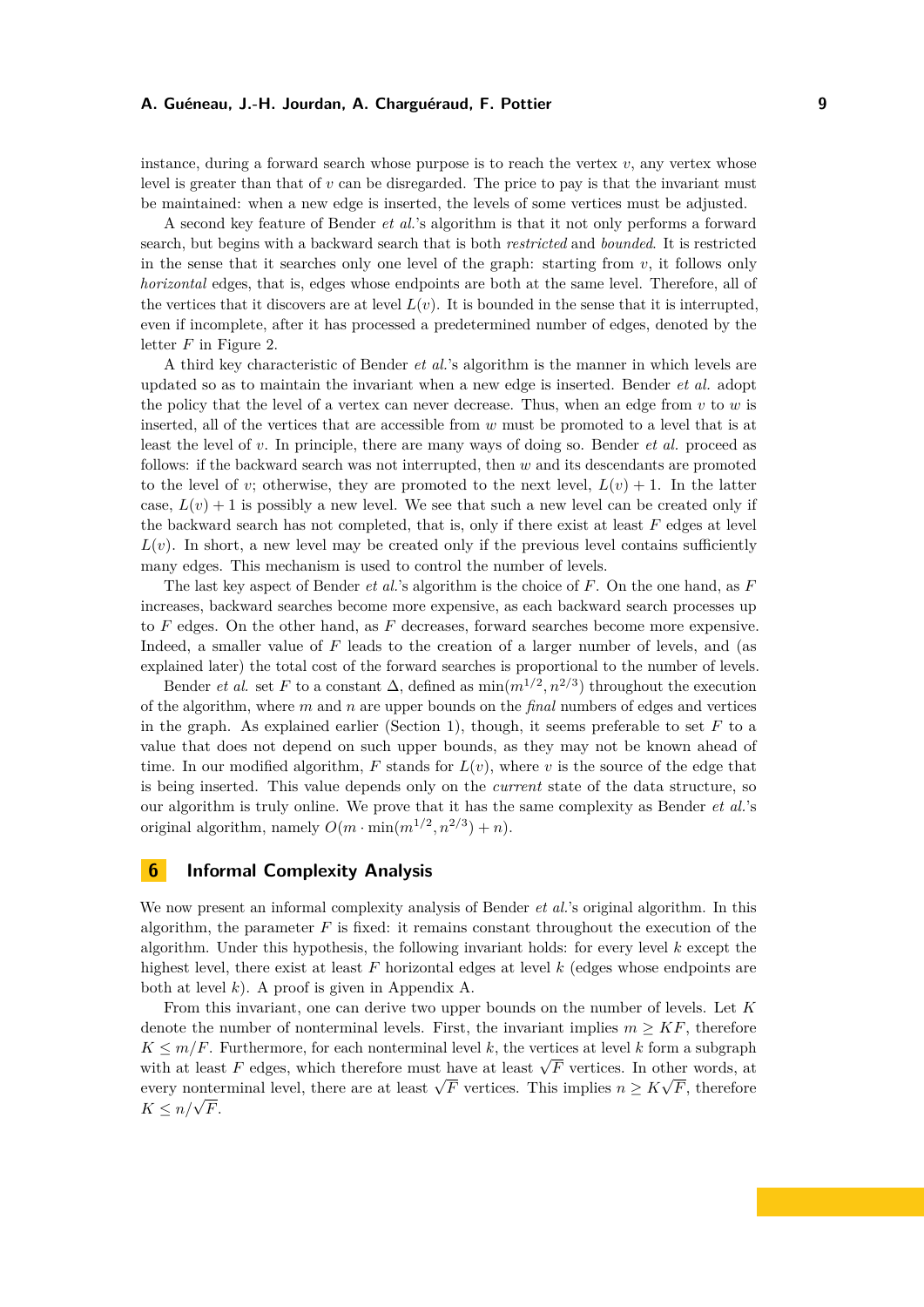Let us estimate the algorithm's complexity. Consider a sequence of *n* vertex creation and *m* edge creation operations. The cost of one backward search is  $O(F)$ , as it traverses at most *F* edges. Because each edge insertion triggers one such search, the total cost of the backward searches is  $O(mF)$ . The forward search traverses an edge if and only if this edge's source vertex is promoted to a higher level. Therefore, the cost of a forward search is linear in the number of edges whose source vertex is thus promoted. Because there are *m* edges and because a vertex can be promoted at most *K* times, the total cost of the forward searches is  $O(mK)$ . In summary, the cost of this sequence of operations is  $O(mF + mK)$ .

By combining this result with the two bounds on *K* obtained above, one finds that the by combining this result with the two bounds on  $K$  obtained above, one mas that the complexity of the algorithm is  $O(m \cdot (F + \min(m/F, n/\sqrt{F}))$ . A mathematical analysis (Appendix [A\)](#page-19-2) shows that setting *F* to  $\Delta$ , where  $\Delta$  is defined as  $\min(m^{1/2}, n^{2/3})$ , leads to the asymptotic bound  $O(m \cdot \min(m^{1/2}, n^{2/3}))$ . This completes our informal analysis of Bender *et al.*'s original algorithm.

In our modified algorithm, in contrast, *F* is not a constant. Instead, each edge insertion operation has its own value of  $F$ : indeed, we let  $F$  stand for  $L(v)$ , where  $v$  is the source vertex of the edge that is being inserted. We are able to establish the following invariant: for every level *k* except the highest level, there exist at least *k* horizontal edges at level *k*. This subsequently allows us to establish a bound on the number of levels: we prove that  $L(v)$  is bounded by a quantity that is asymptotically equivalent to  $\Delta$ .

# **7 Implementation**

Our OCaml code, shown in Figure [3,](#page-10-0) relies on auxiliary operations whose implementation belongs in a lower layer. We do not prescribe how they should be implemented and what data structures they should rely upon; instead, we provide a specification for each of them, and prove that our algorithm is correct, regardless of which implementation choices are made. We provide and verify one concrete implementation, so as to guarantee that our requirements can be met.

For brevity, we do not give the specifications of these auxiliary operations. Instead, we list them and briefly describe what they are supposed to do. Each of them is required to have constant time complexity.

To update the graph, the algorithm requires the ability to create new vertices and new edges (create\_vertex and add\_edge). To avoid creating duplicate edges, it must be able to test the equality of two vertices (vertex\_eq).

The backward search requires the ability to efficiently enumerate the horizontal incoming edges of a vertex (get\_incoming). The collection of horizontal incoming edges of a vertex *y* is updated during a forward search. It is reset when the level of *y* is increased (clear\_incoming). An edge is added to it when a horizontal edge from *x* to *y* is traversed (add\_incoming). The backward search also requires the ability to generate a fresh mark (new\_mark), to mark a vertex (set\_mark), and to test whether a vertex is marked (is\_marked). These marks are consulted also during the forward search.

The forward search requires the ability to efficiently enumerate the outgoing edges of a vertex (get\_outgoing). It also reads and updates the level of certain vertices (get\_level, set level).

Several choices arise in the implementation of graph search. First, the frontier can be either implicit, if the search is formulated as a recursive function, or represented as an explicit data structure. We choose the latter approach, as it lends itself better to the implementation of an interruptible search. Second, one must choose between an imperative style, where the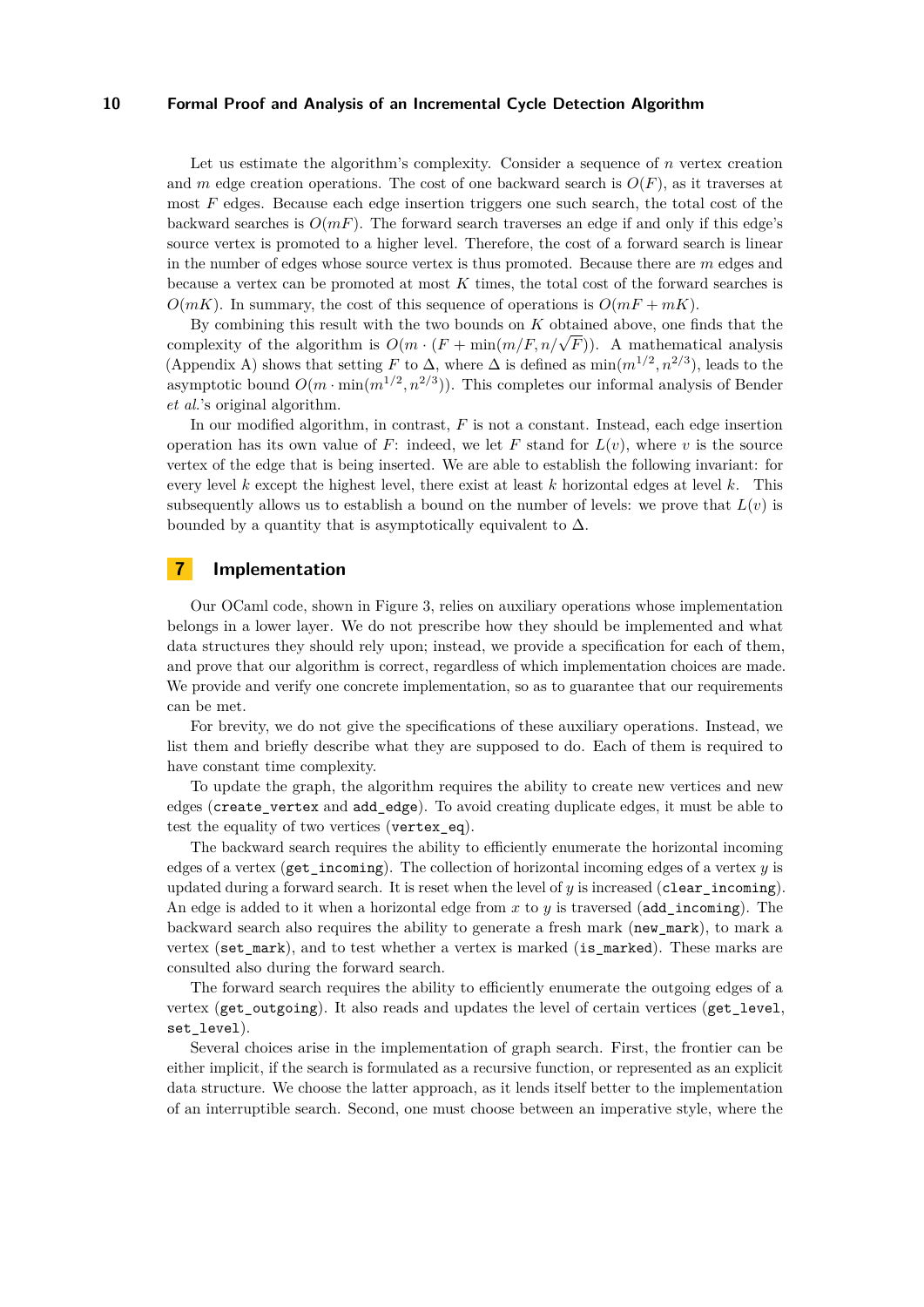```
let rec visit_backward g target mark fuel stack =
  match stack with
  | [] -> VisitBackwardCompleted
  \vert x :: stack \rightarrowlet (stack, fuel), interrupted = interruptible_fold (fun y (stack, fuel) ->
      if fuel = 0 then Break (stack, -1)
      else if vertex_eq y target then Break (stack, fuel)
      else if is_marked g y mark then Continue (stack, fuel - 1)
      else (set_mark g y mark; Continue (y :: stack, fuel - 1))
    ) (get_incoming g x) (stack, fuel) in
    if interrupted
    then if fuel = -1 then VisitBackwardInterrupted else VisitBackwardCyclic
    else visit_backward g target mark fuel stack
let backward_search g v w fuel =
 let mark = new_mark g in
  let v_level = get_level g v in
  set_mark g v mark;
  match visit_backward g w mark fuel [v] with
  | VisitBackwardCyclic -> BackwardCyclic
  | VisitBackwardInterrupted -> BackwardForward (v_level + 1, mark)
  | VisitBackwardCompleted -> if get_level g w = v_level
                              then BackwardAcyclic
                              else BackwardForward (v_level, mark)
let rec visit_forward g new_level mark stack =
  match stack with
  | [] -> ForwardCompleted
  \vert x \vert: stack \rightarrowlet stack, interrupted = interruptible_fold (fun y stack ->
      if is_marked g y mark then Break stack
      else
        let y_level = get_level g y in
        if y_level < new_level then begin
          set_level g y new_level;
          clear_incoming g y;
          add_incoming g y x;
          Continue (y :: stack)
        end else if y_level = new_level then begin
          add_incoming g y x;
          Continue stack
        end else Continue stack
    ) (get_outgoing g x) stack in
    if interrupted then ForwardCyclic
    else visit_forward g new_level mark stack
let forward_search g w new_w_level mark =
  clear_incoming g w;
  set_level g w new_w_level;
  visit_forward g new_w_level mark [w]
let add_edge_or_detect_cycle (g : graph) (v : vertex) (w : vertex) =
  let succeed () = add_edge g v w; Ok in
  if vertex_eq v w then Cycle
  else if get_level g w > get_level g v then succeed ()
  else match backward_search g v w (get_level g v) with
    | BackwardCyclic -> Cycle
      | BackwardAcyclic -> succeed ()
    | BackwardForward (new_level, mark) ->
        match forward_search g w new_level mark with
        | ForwardCyclic -> Cycle
        | ForwardCompleted -> succeed ()
```
**Figure 3** OCaml implementation of the verified incremental cycle detection algorithm.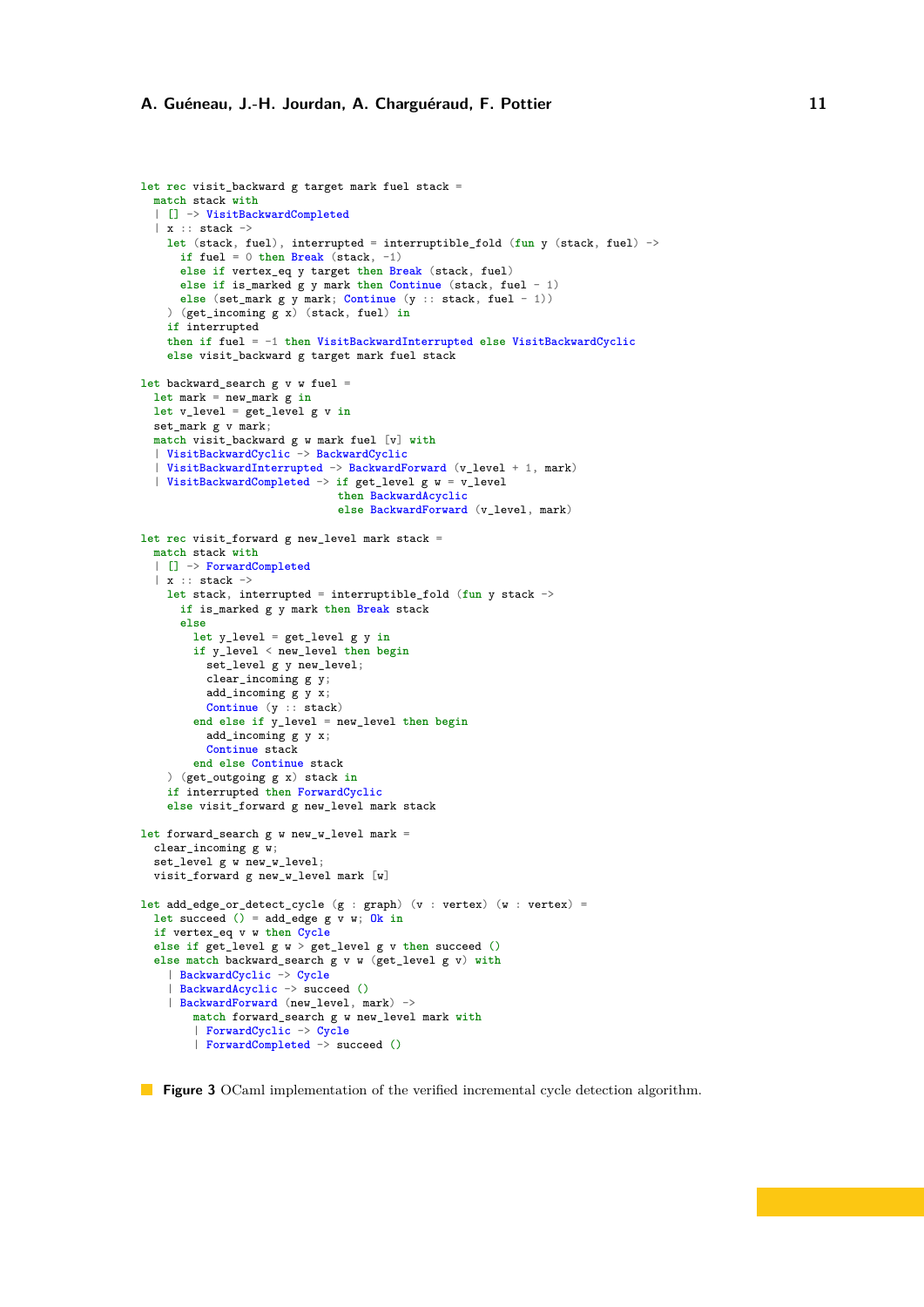frontier is represented as a mutable data structure and the code is structured in terms of "while" loops and "break" and "continue" instructions, and a functional style, where the frontier is an immutable data structure and the code is organized in terms of tail-recursive functions or higher-order loop combinators. Because OCaml does not have "break" and "continue", we choose the latter style.

The function visit backward, for instance, can be thought of as two nested loops. The outer loop is encoded via a tail call to visit\_backward itself. This loop runs until the stack is exhausted or the inner loop is interrupted. The inner loop is implemented via the loop combinator interruptible\_fold, a functional-style encoding of a "for" loop whose body may choose between interrupting the loop (Break) and continuing (Continue). This inner loop iterates over the horizontal incoming edges of the vertex *x*. It is interrupted when a cycle is detected or when the variable fuel, whose initial value corresponds to  $F$  (Section [5\)](#page-7-0), reaches zero.

The main public entry point of the algorithm is add\_edge\_or\_detect\_cycle, whose specification was presented in Figure [1.](#page-5-0) The other two public functions, init\_graph and add\_vertex, are trivial; they are not shown.

# <span id="page-11-0"></span>**8 Data Structure Invariants**

As explained earlier (Section [4\)](#page-5-1), the specification of the algorithm refers to two variables, IsGraph and  $\psi$ , which must be regarded as abstract by a client. Figure [4](#page-12-0) gives their formal definitions. The assertion IsGraph *g G* captures both the invariants required for functional correctness and those required for the complexity analysis. It is a conjunction of three conjuncts, which we describe in turn.

The conjunct IsRawGraph *g G L M I* asserts that there is a data structure at address *g* in memory, claims the unique ownership of this data structure, and summarizes the information that is recorded in this structure. The parameters *G, L, M, I* together form a logical model of this data structure: *G* is a mathematical graph; *L* is a map of vertices to integer levels; *M* is a map of vertices to integer marks; and *I* is a map of vertices to sets of vertices, describing horizontal incoming edges. The parameters *L*, *M* and *I* are existentially quantified in the definition of IsGraph, indicating that they are internal data whose existence is not exposed to the user.

The second conjunct, [Inv *G L I*], is a pure proposition that relates the graph *G* with the maps *L* and *I*. Its definition appears next in Figure [4.](#page-12-0) Anticipating on the fact that we sometimes need a relaxed invariant, we actually define a more general predicate InvExcept *E G L I*, where *E* is a set of "exceptions", that is, a set of vertices where certain properties are allowed *not* to hold. Instantiating *E* with the empty set  $\emptyset$  yields Inv *G L I*.

The proposition InvExcept *E G L I* is a conjunction of five properties. The first four capture functional correctness invariants: the graph *G* is acyclic, every vertex has positive level, *L* forms a pseudo-topological numbering of *G*, and the sets of horizontal incoming edges represented by *I* are accurate with respect to *G* and *L*. The last property plays a crucial role in the complexity analysis (Section [6\)](#page-8-0). It asserts that "every vertex has enough coaccessible edges at the previous level": for every vertex  $x$  at level  $k + 1$ , there must be at least *k* horizontal edges at level *k* from which *x* is accessible. The vertices in the set *E* may disobey this property, which is temporarily broken during a forward search.

The last conjunct in the definition of IsGraph is \$*φ*(*G, L*). This is a *potential* [\[42\]](#page-18-10), a number of credits that have been received from the user (through calls to add\_vertex and add\_edge\_or\_detect\_cycle) and not yet spent.  $\phi(G, L)$  is defined as  $C \cdot$  (net  $G L$ ). The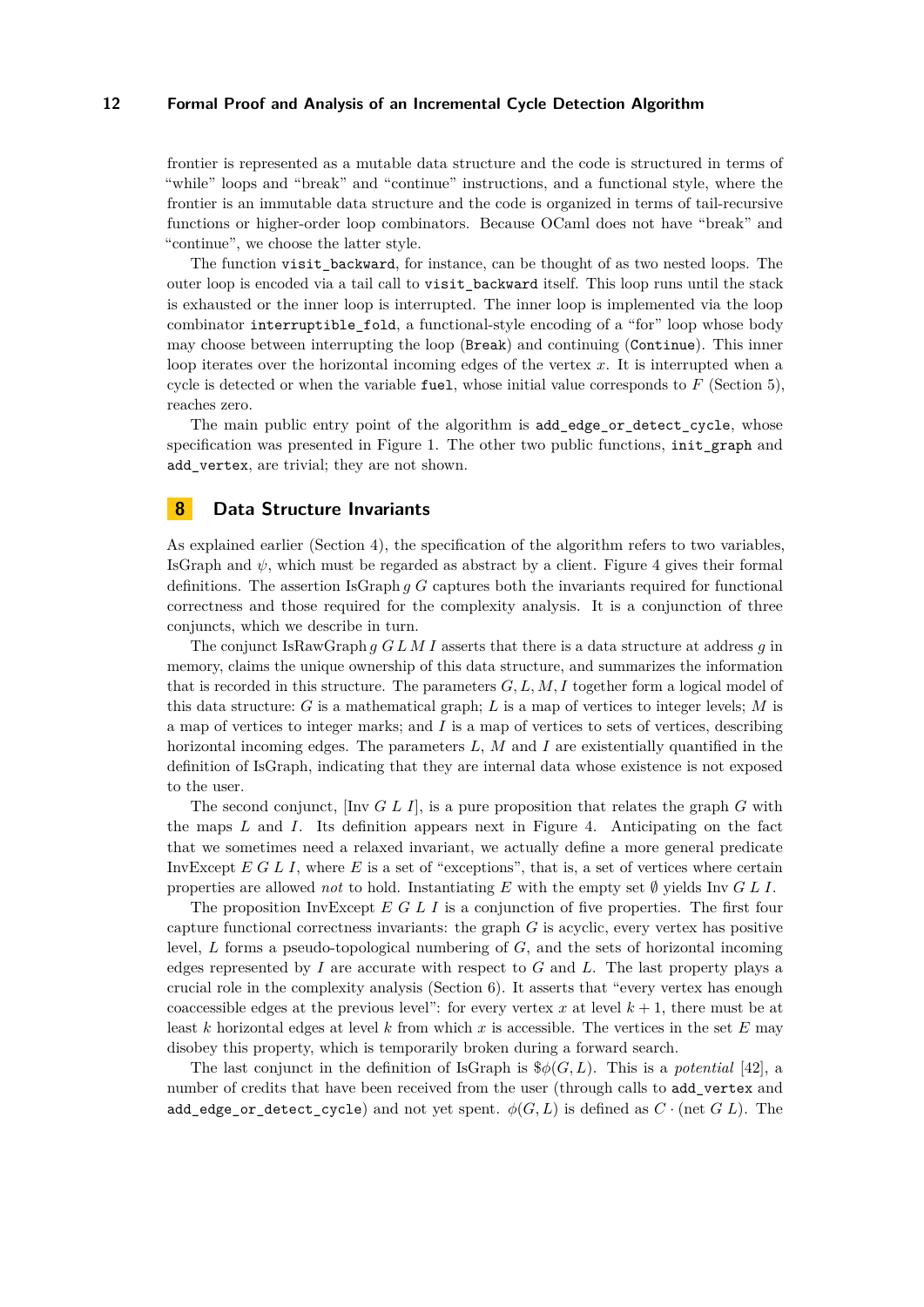<span id="page-12-0"></span>IsGraph *g G* := ∃*L M I.* IsRawGraph *g G L M I* ∗ [Inv *G L I*] ∗ \$*φ*(*G, L*) Inv  $G L I := \text{InvException } \emptyset G L I$ InvExcept  $E G L I :=$  $\sqrt{ }$  $\int$  $\overline{\mathcal{L}}$ *acyclicity:*  $\forall x. \quad x \rightarrow \rightarrow \frac{1}{G}x$ *positive levels:*  $\forall x. \quad L(x) \geq 1$ *pseudo-topological numbering:*  $\forall x \ y. \ x \rightarrow_G y \implies L(x) \leq L(y)$ *horizontal incoming edges:*  $\forall x \ y. \ x \in I(y) \iff x \longrightarrow_G y \land L(x) = L(y)$  $\forall x.$  *x* ∈ *E* ∨ enoughEdgesBelow *G L x* enoughEdgesBelow *G L x* :=  $|{\rm coaccEdgesAtLevel}~G~L~k~x| \geq k$  where  $k = L(x) - 1$ coaccEdgesAtLevel *G L k x* := {  $(y, z)$  |  $y \rightarrow_G z \rightarrow_G^* x \land L(y) = L(z) = k$  }  $φ(G, L)$  := *C* · (net *G L*)
<br>
net *G L* := received *m n* – spent *G L* )
and *n* = |vertices *G*| and  $n = |\text{vertices } G|$ spent *G L*  $:=$   $\sum$ (*u,v*) ∈ edges *G L*(*u*) received  $m n$  :=  $m \cdot (maxLevel m n + 1)$  $maxLevel \, m \, n \quad := \quad min(\lceil (2m)^{1/2} \rceil, \lfloor (\frac{3}{2}n)^{2/3} \rfloor) + 1$  $\psi(m,n)$  $\cdot$  (received  $m n + m + n$ )

#### **Figure 4** Definitions of IsGraph and *ψ*, with auxiliary definitions.

constant *C* is derived from the code; its exact value is in principle known, but irrelevant, so we refer to it only by name. The quantity "net *G L*" is defined as the difference between "received *m n*", an amount that has been received, and "spent *G L*", an amount that has been spent. "net *G L*" can also be understood as a sum over all edges of a per-edge amount, which for each edge  $(u, v)$  is "maxLevel  $m n - L(u)$ ". This is a difference between "maxLevel  $m n$ ". which one can prove is an upper bound on the current level of every vertex, and  $L(u)$ , the current level of the vertex *u*. This difference can be intuitively understood as the number of times the edge  $(u, v)$  might be traversed in the future by a forward search, due to a promotion of its source vertex *u*.

We have reviewed the three conjuncts that form IsGraph *q G*. There remains to define  $\psi$ , which also appears in the public specification (Figure [1\)](#page-5-0). Recall that  $\psi(m, n)$  denotes the number of credits that we request from the user during a sequence of *m* edge additions and *n* vertex additions. Up to another known-but-irrelevant constant factor  $C'$ , it is defined as " $m + n$  + received  $m$  n", that is, a constant amount per operation plus a sufficient amount to justify that  $\phi(m, n)$  credits are at hand, as claimed by the invariant IsGraph *q G*. It is easy to check, by inspection of the last few definitions in Figure [4,](#page-12-0) that [Complexity](#page-5-2) is satisfied, that is,  $\psi(m, n)$  is  $O(m \cdot \min(m^{1/2}, n^{2/3}) + n)$ .

The public function add\_edge\_or\_detect\_cycle expects a graph *g* and two vertices *v* and w. Its public specification has been presented earlier (Figure [1\)](#page-5-0). The top part of Figure [5](#page-13-0) shows the same specification, where IsGraph  $(01)$  and  $\psi$   $(02)$  have been unfolded. This shows that we receive time credits from two different sources: the potential of the data structure, on the one hand, and the credits supplied by the user for this operation, on the other hand.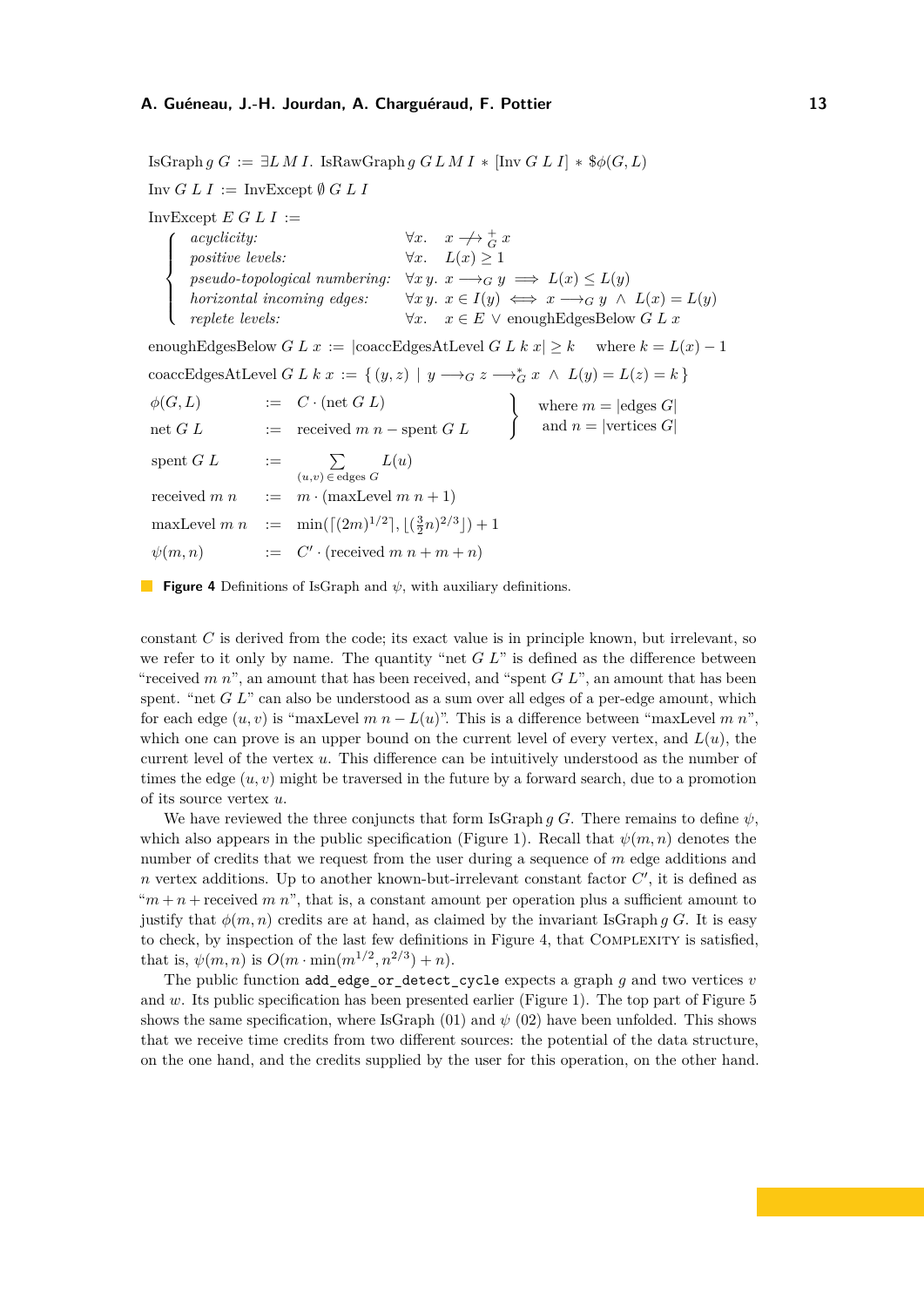<span id="page-13-2"></span><span id="page-13-1"></span><span id="page-13-0"></span> $\forall q \ G L M I v w.$  let  $m := |\text{edges } G|$  and  $n := |\text{vertices } G|$  in  $v, w \in$  vertices  $G \wedge (v, w) \notin$  edges  $G \implies$  $\int$  IsRawGraph *g G L M I* \* [Inv *G L I*] \* \$ $\phi(G, L)$  \* (01)  $$(C' \cdot (received (m + 1) n - received m n + 1))$  (02)  $\lambda$ (add\_edge\_or\_detect\_cycle *g v w*)  $\sqrt{ }$  $\int$  $\overline{\mathcal{L}}$ *λres.* match *res* with  $\log \Theta$  let  $G' := G + (v, w)$  in  $\exists L' M' I'.$  $\text{IsRawGraph } g \ G' L' M' I' * [\text{Inv } G' L' I'] * \$\phi(G', L')$  $\mid$  Cycle  $\Rightarrow$   $[w\longrightarrow^*_G v]$  $\mathcal{L}$  $\overline{\mathcal{L}}$  $\int$ 

**Figure 5** Specifications for edge creation, after unfolding of the representation predicate.

# **9 Specifications for the Algorithm's Main Functions**

The specifications of the two search functions, backward\_search and forward\_search, appear in Figure [6.](#page-14-0) They capture the algorithm's key internal invariants and spell out exactly what each search achieves and how its cost is accounted for.

The function backward\_search expects a nonnegative integer *fuel*, which represents the maximum number of edges that the backward search is allowed to process. In addition, it expects a graph *g* and two distinct vertices *v* and *w* which must satisfy  $L(w) \leq L(v)$ . (If that is not the case, an edge from  $v$  to  $w$  can be inserted immediately.) The graph must be in a valid state [\(03\)](#page-14-1). The specification requires  $A \cdot \text{fuel} + B$  credits to be provided [\(04\)](#page-14-2), for some known-but-irrelevant constants *A* and *B*. Indeed, the cost of a backward search is linear in the number of edges that are processed, therefore linear in *fuel*.

This function returns either BackwardCyclic, BackwardAcyclic, or a value of the form BackwardForward $(k, mark)$ . The first line in the postcondition  $(05)$  asserts that the graph remains valid and changes only in that some marks are updated:  $M$  changes to  $M'$ .

The remainder of the postcondition depends on the function's return value, *res*. If it is BackwardCyclic, then there exists a path in *G* from *w* to *v* [\(06\)](#page-14-4). If it is BackwardAcyclic, then *v* and *w* are at the same level and there is no path from *w* to *v* [\(07\)](#page-14-5). In this case, no forward search is needed. If it is of the form BackwardForward(*k, mark*), then a forward search is required.

In the latter case, the integer *k* is the level to which the vertex *w* and its descendants should be promoted during the subsequent forward search. The value *mark* is the mark that was used by this backward search; the subsequent forward search uses this mark to recognize vertices reached by the backward search. The postcondition asserts that the vertex *v* is marked, whereas *w* is not [\(08\)](#page-14-6), since it has not been reached. Moreover, every marked vertex lies at the same level as *v* and is an ancestor of *v* [\(09\)](#page-14-7). Finally, one of the following two cases holds. In the first case, *w* must be promoted to the level of *v* and currently lies below the level of *v* [\(10\)](#page-14-8) and the backward search is complete, that is, every ancestor of *v* that lies at the level of *v* is marked [\(11\)](#page-14-9). In the second case, *w* must be promoted to level  $L(v) + 1$  and there exist at least *fuel* horizontal edges at the level of *v* from which *v* can be reached [\(12\)](#page-14-10).

The function forward search expects the graph  $q$ , the target vertex  $w$ , the level  $k$  to which *w* and its descendants should be promoted, and the mark *mark* used by the backward search. The vertex *w* must be at a level less than *k* and must be unmarked. The graph must be in a valid state  $(13)$ . The forward search requires a constant amount of credits  $B'$ .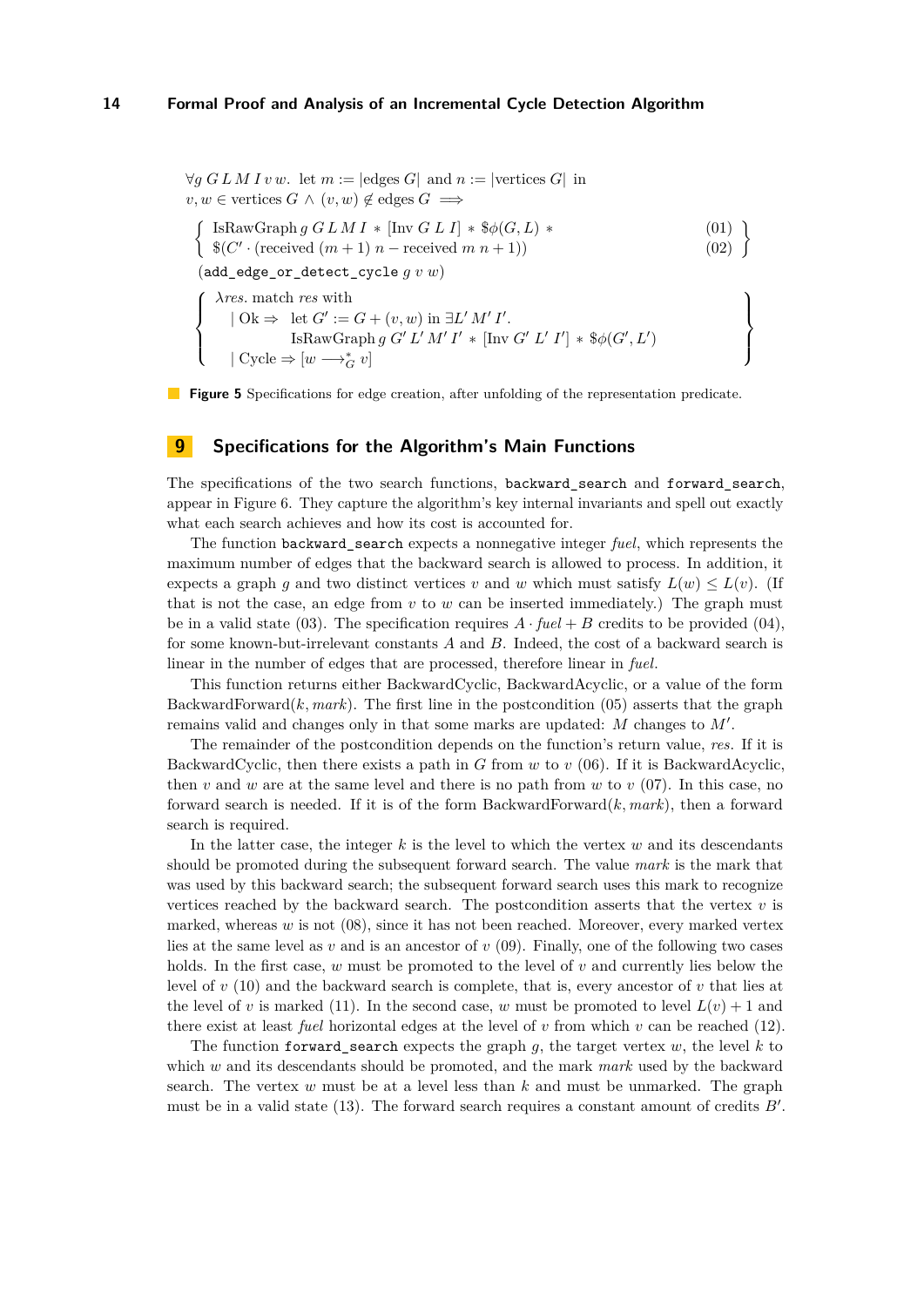<span id="page-14-3"></span><span id="page-14-2"></span><span id="page-14-1"></span><span id="page-14-0"></span>∀*fuel g G L M I v w.*  $fuel \geq 0 \land v, w \in \text{vertices } G \land v \neq w \land L(w) \leq L(v) \implies$  $\int$  IsRawGraph *g G L M I*  $\ast$  [Inv *G L I*]  $\ast$  (03)  $\{8(A \cdot \text{fuel} + B)$  (04)  $\mathcal{L}$ (backward\_search *g v w fuel*)  $\sqrt{ }$  $\begin{array}{c} \hline \end{array}$  $\begin{array}{c} \hline \end{array}$ *λres.* ∃*M*<sup>0</sup> *.*  $\text{IsRawGraph } g \ G \ L \ M' \ I \ * \ [\text{Inv } G \ L \ I] \ *$  (05) [match *res* with | BackwardCyclic  $\Rightarrow$  *w*  $\longrightarrow_G^*$  *v*  $G \, v \tag{06}$  $|$  BackwardAcyclic  $\Rightarrow$   $L(v) = L(w) \land w \nrightarrow_{G} v$  $(07)$ | BackwardForward(*k, mark*) ⇒  $M'v = mark \wedge M'w \neq mark \wedge$  (08)  $(\forall x. M' x = mark \implies L(x) = L(v) \land x \longrightarrow_G^* v) \land$  (09) (  $(k = L(v) \land L(w) < L(v) \land$  (10)  $\forall x \, L(x) = L(v) \land x \longrightarrow_G^* v \implies M'x = mark)$  (11)  $∨ (k = L(v) + 1 ∧ \text{ fuel ≤ } | \text{coaccEdgesAtLevel } G L (L(v)) v |))]$  (12)  $\lambda$  $\begin{array}{c} \hline \end{array}$  $\begin{array}{c} \hline \end{array}$ 

<span id="page-14-7"></span><span id="page-14-6"></span><span id="page-14-5"></span><span id="page-14-4"></span> $∀q G L M I w k mark.$ 

 $\sqrt{ }$ 

 $\begin{array}{c} \hline \end{array}$ 

<span id="page-14-17"></span><span id="page-14-16"></span> $\begin{array}{c} \hline \end{array}$ 

 $w \in$  vertices  $G \land L(w) < k \land M w \neq mark \implies$ 

<span id="page-14-9"></span><span id="page-14-8"></span> $\int$  IsRawGraph *g G L M I* \* [Inv *G L I*] \* (13)  $\binom{8}{B'} + \phi(G, L)$  (14)  $\mathcal{L}$ 

(forward\_search *g w k mark*)

<span id="page-14-15"></span><span id="page-14-14"></span><span id="page-14-13"></span><span id="page-14-12"></span><span id="page-14-11"></span><span id="page-14-10"></span>

| $\lambda$ res. $\exists L' I'.$                                                                        |      |
|--------------------------------------------------------------------------------------------------------|------|
| IsRawGraph $g G L'M I' *$                                                                              | (15) |
| $[L'(w) = k \wedge (\forall x. L'(x) = L(x) \vee w \longrightarrow_{C}^{*} x)]$                        | (16) |
| match res with                                                                                         |      |
| ForwardCyclic $\Rightarrow$ $[\exists x. M x = mark \wedge w \rightarrow_G^* x]$                       | (17) |
| ForwardCompleted $\Rightarrow$                                                                         |      |
| $\$\phi(G,L')$ *                                                                                       | (18) |
| $[(\forall x \, y. \, L(x) < k \land w \rightarrow_G^* x \rightarrow_G y \implies My \neq mark) \land$ | (19) |
| InvExcept $\{x \mid w \longrightarrow_G^* x \land L'(x) = k\}$ G L' I'                                 | 20   |

#### **Figure 6** Specifications for the main two auxiliary functions.

Furthermore, it requires access to the potential  $\phi(G, L)$ , which is used to pay for edge processing costs.

This function returns either ForwardCyclic or ForwardCompleted. It affects the low-level graph data structure by updating certain levels and certain sets of horizontal incoming edges: L and I are changed to  $L'$  and  $I'$  [\(15\)](#page-14-12). The vertex  $w$  is promoted to level  $k$ , and a vertex  $x$ can be promoted only if it is a descendant of *w* [\(16\)](#page-14-13).

If the return value is ForwardCyclic, then, according to the postcondition, there exists a vertex *x* that is accessible from *w* and that has been marked by the backward search [\(17\)](#page-14-14). This implies that there is a path from *w* through *x* to *v*. Thus, adding an edge from *v* to *w* would create a cycle. In this case, the data structure invariant is lost.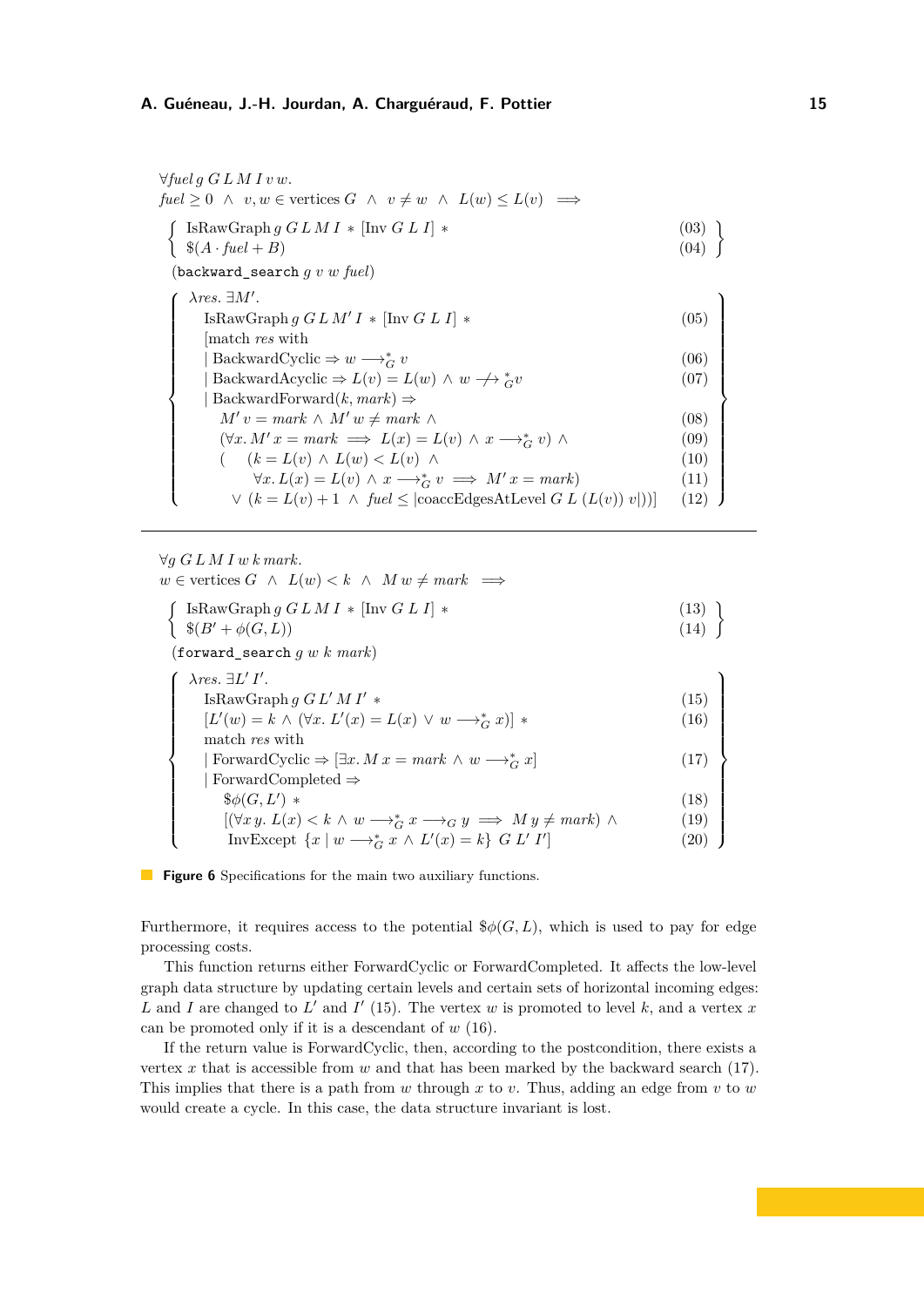If the return value is ForwardCompleted, then, according to the postcondition,  $\phi(G, L')$ credits are returned [\(18\)](#page-14-15). This is precisely the potential of the data structure in its new state. Furthermore, two logical propositions hold. First [\(19\)](#page-14-16), the forward search has not encountered a marked vertex: for every edge  $(x, y)$  that is accessible from  $w$ , where  $x$  is at level less than *k*, the vertex *y* is unmarked. (This implies that there is no path from *w* to  $v$ .) Second [\(20\)](#page-14-17), the invariant Inv  $G L' I'$  is satisfied *except* for the fact that the property of "replete levels" (Figure [4\)](#page-12-0) may be violated at descendants of *w* whose level is now *k*. Fortunately, this proposition [\(20\)](#page-14-17), combined with a few other facts that are known to hold at the end of the forward search, implies Inv *G' L' I'*, where *G'* stands for  $G + (v, w)$ . In other words, at the end of the forward search, all levels and all sets of horizontal incoming edges are consistent with the mathematical graph  $G'$ , where the edge  $(v, w)$  exists. Thus, after this edge is effectively created in memory by the call  $add\_edge g v w$ , all is well: we have both IsRawGraph *g G' L' M' I'* and Inv *G' L' I'*, so add\_edge\_or\_detect\_cycle satisfies its postcondition, under the form shown in Figure [6.](#page-14-0)

# **10 Related Work**

Neither interactive program verification nor Separation Logic with Time Credits are new (Section [1\)](#page-0-0). Outside the realm of Separation Logic, several researchers present machinechecked complexity analyses, carried out in interactive proof assistants. Van der Weegen and McKinna [\[46\]](#page-19-3) study the average-case complexity of Quicksort, represented in Coq as a monadic program. The monad is used to introduce both nondeterminism and comparisoncounting. Danielsson [\[11\]](#page-17-12) implements a *Thunk* monad in Agda and uses it to reason about the amortized complexity of data structures that involve delayed computation and memoization. McCarthy *et al.* [\[30\]](#page-18-13) present a monad that allows the time complexity of a Coq computation to be expressed in its type. Nipkow [\[33\]](#page-18-14) proposes machine-checked amortized complexity analyses of several data structures in Isabelle/HOL. The code is manually transformed into a cost function.

Several mostly-automated program verification systems can verify complexity bounds. Madhavan *et al.* [\[29\]](#page-18-15) present such a system, which can deal with programs that involve memoization, and is able to infer some of the constants that appear in user-supplied complexity bounds. Srikanth *et al.* [\[40\]](#page-18-16) propose an automated verifier for user-supplied complexity bounds that involve polynomials, exponentials, and logarithms. When a bound is not met, a counter-example can be produced. Such automated tools are inherently limited in the scope of programs that they can handle. For instance, the algorithm considered in the present paper appears to be far beyond reach of any of these fully automated tools.

There is also a vast body of work on fully-automated inference of complexity bounds, beginning with Wegbreit [\[47\]](#page-19-4) and continuing with more recent papers and tools [\[15,](#page-17-13) [14,](#page-17-14) [2,](#page-17-15) [13,](#page-17-16) [20\]](#page-17-17). Carbonneaux *et al.*'s analysis produces certificates whose validity can be checked by Coq [\[5\]](#page-17-18). It is possible in principle to express these certificates as derivations in Separation Logic with Time Credits. This opens the door to provably-safe combinations of automated and interactive tools.

Finally, there is a rich literature on static and dynamic analyses that aim at detecting performance anomalies [\[34,](#page-18-17) [31,](#page-18-18) [21,](#page-18-19) [28,](#page-18-20) [45\]](#page-19-5).

Early work on the verification of garbage collection algorithms includes, in some form, the verification of a graph traversal. For example, Russinoff [\[38\]](#page-18-21) uses the Boyer-Moore theorem prover to verify Ben Ari's incremental garbage collector, which employs a two-color scheme. In more recent work, specifically focused on the verification of graph algorithms,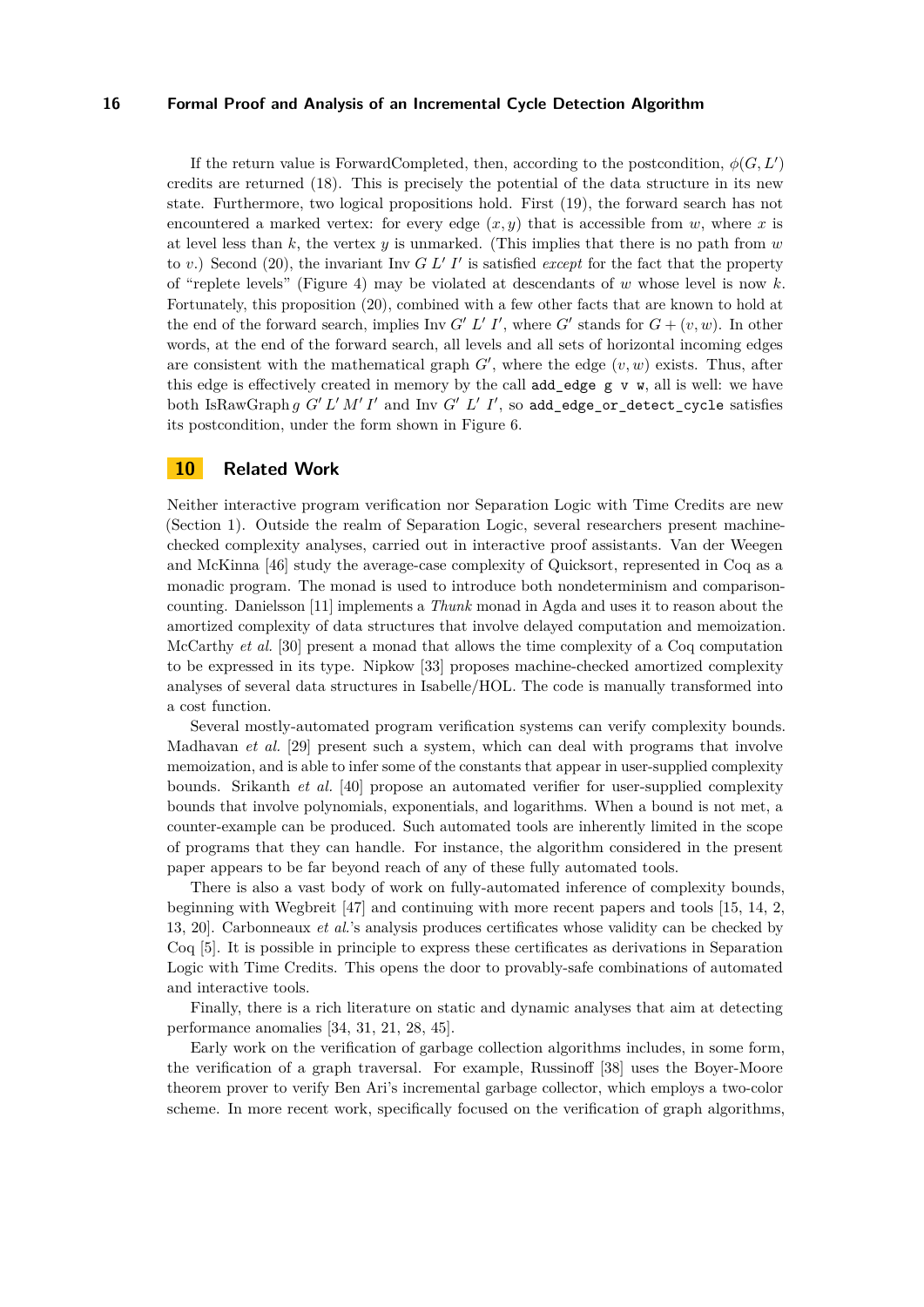Lammich [\[25\]](#page-18-2), Pottier [\[36\]](#page-18-3), and Chen *et al.* [\[10,](#page-17-0) [9\]](#page-17-1) verify various algorithms for finding the strongly connected components of a directed graph. In particular, Chen *et al.* [\[9\]](#page-17-1) repeat a single proof using Why3, Coq and Isabelle. None of these works include a verification of asymptotic complexity.

# **11 Conclusion**

In this paper, we have used a powerful program logic to simultaneously verify the correctness and complexity of an actual implementation of a state-of-the-art incremental cycle detection algorithm. Although neither interactive program verification nor Separation Logic with Time Credits are new, there are still relatively few examples of applying this simultaneous-verification approach to nontrivial algorithms or data structures. We hope we have demonstrated that this approach is indeed viable, and can be applied to a wide range of algorithms, including ones that involve mutable state, dynamic memory allocation, higher-order functions, and amortization.

As a technical contribution, whereas all previous works use credits in N, we use credits in  $\mathbb Z$  and allow negative credits to exist temporarily. We explain in Section [3](#page-4-0) why this is safe and convenient.

Following Guéneau *et al.* [\[17\]](#page-17-7), our public specification exposes an asymptotic complexity bound: no literal constants appear in it. We remark, however, that it is often difficult to use something that resembles the *O* notation in specifications and proofs. Indeed, in its simplest form, a use of this notation in a mathematical statement  $S[O(g)]$  can be understood as an occurrence of a variable *f* that is existentially quantified at the beginning of the statement:  $\exists f.$  ( $f \leq g$ )  $\wedge S[f]$ . An example of such a statement was given earlier (Section [2\)](#page-2-0). Here, *f* denotes an unknown function, which is dominated by the function *g*. The definition of the domination relation  $\preceq$  involves further quantifiers [\[17\]](#page-17-7). In the analysis of a complex algorithm or data structure, however, it is often the case that an existential quantifier must be hoisted very high, so that its scope encompasses not just a single statement, but possibly a group of definitions, statements, and proofs. The present paper shows several instances of this phenomenon. In the public specification (Figure [1\)](#page-5-0), the cost function  $\psi$  must be existentially quantified at the outermost level. In the definition of the data structure invariant (Figure [4\)](#page-12-0) and in the proofs that involve this invariant, several constants appear, such as  $C$  and  $C'$ , which must be defined beforehand. Thus, even if one could formally use  $S[O(g)]$  as syntactic sugar for  $\exists f$ . ( $f \leq g$ )  $\wedge S[f]$ , we fear that one might not be able to use this sugar very often, because a lot of mathematical work is carried out under the existential quantifier, in a context where f must be explicitly referred to by name. That said, novel ways of understanding the *O* notation may permit further progress; Affeldt *et al.* [\[1\]](#page-17-19) make interesting steps in such a direction.

In future work, we would like to verify the algorithm that is used in the kernel of Coq to check the satisfiability of universe constraints. These are conjunctions of strict and non-strict ordering constraints,  $x < y$  and  $x \leq y$ . This requires an incremental cycle detection algorithm that maintains strong components. Bender *et al.* [\[4,](#page-17-9) §5] present such an algorithm. It relies on a Union-Find data structure, whose correctness and complexity have been previously verified [\[8\]](#page-17-3). It is therefore tempting to re-use as much verified code as we can, without modification.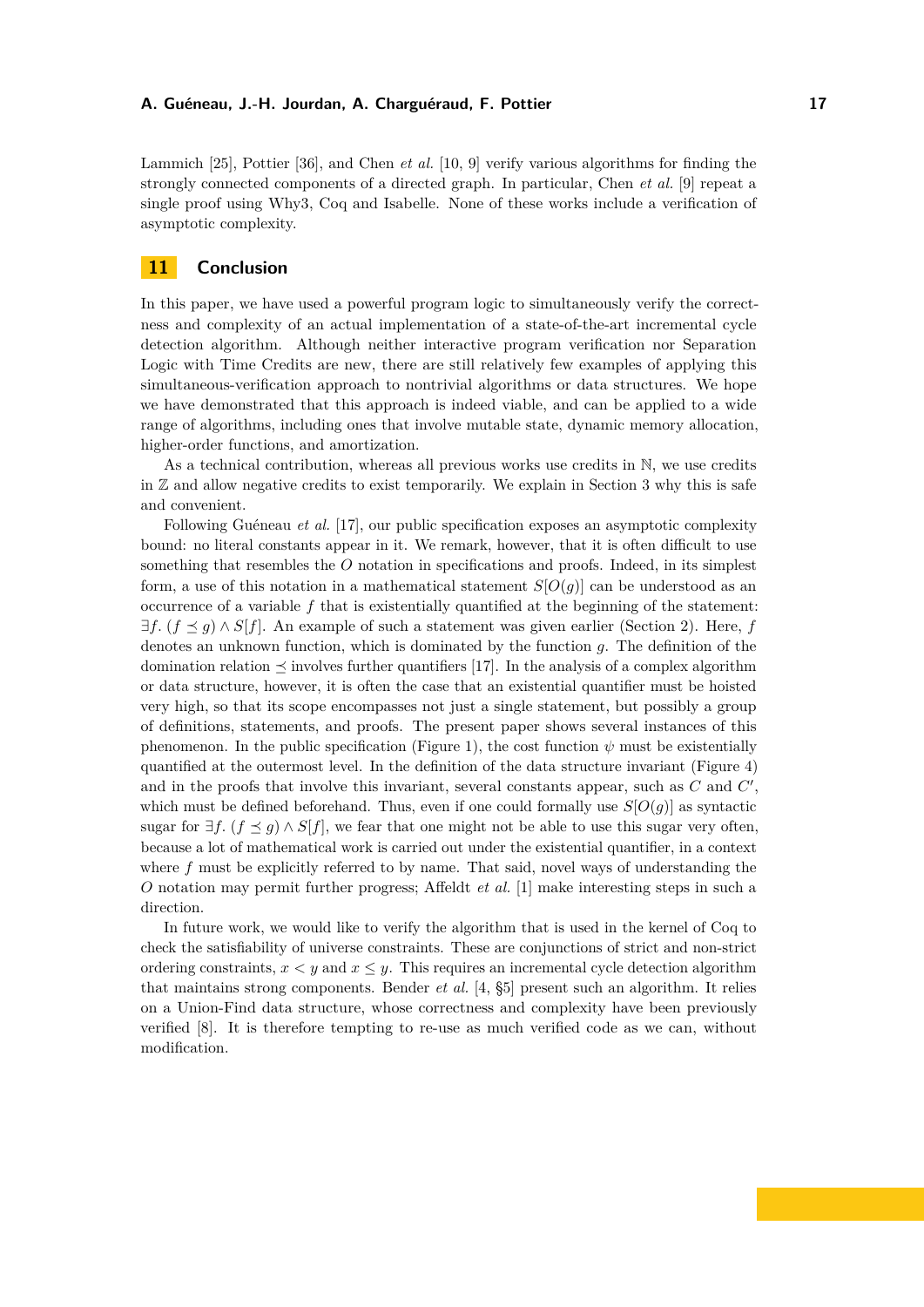# **References**

- <span id="page-17-19"></span>**1** Reynald Affeldt, Cyril Cohen, and Damien Rouhling. [Formalization techniques for asymptotic](http://www-sop.inria.fr/members/Damien.Rouhling/data/papers/JFR2018.pdf) [reasoning in classical analysis.](http://www-sop.inria.fr/members/Damien.Rouhling/data/papers/JFR2018.pdf) *Journal of Formalized Reasoning*, 11(1):43–76, 2018.
- <span id="page-17-15"></span>**2** Elvira Albert, Puri Arenas, Samir Genaim, German Puebla, and Damiano Zanardini. [Cost](http://costa.fdi.ucm.es/~damiano/pubs/tcs12.pdf) [analysis of object-oriented bytecode programs.](http://costa.fdi.ucm.es/~damiano/pubs/tcs12.pdf) *Theoretical Computer Science*, 413(1):142–159, 2012.
- <span id="page-17-6"></span>**3** Robert Atkey. [Amortised resource analysis with separation logic.](http://bentnib.org/amortised-sep-logic-journal.pdf) *Logical Methods in Computer Science*, 7(2:17), 2011.
- <span id="page-17-9"></span>**4** Michael A. Bender, Jeremy T. Fineman, Seth Gilbert, and Robert E. Tarjan. [A new approach](https://doi.org/10.1145/2756553) [to incremental cycle detection and related problems.](https://doi.org/10.1145/2756553) *ACM Transactions on Algorithms*, 12(2):14:1–14:22, 2016.
- <span id="page-17-18"></span>**5** Quentin Carbonneaux, Jan Hoffmann, Thomas Reps, and Zhong Shao. [Automated resource](http://www.cs.yale.edu/homes/qcar/data/aracoq.pdf) [analysis with Coq proof objects.](http://www.cs.yale.edu/homes/qcar/data/aracoq.pdf) In *Computer Aided Verification (CAV)*, volume 10427 of *Lecture Notes in Computer Science*, pages 64–85. Springer, 2017.
- <span id="page-17-4"></span>**6** Arthur Charguéraud. Characteristic formulae for the verification of imperative programs, 2013. Unpublished. <http://www.chargueraud.org/research/2013/cf/cf.pdf>.
- <span id="page-17-5"></span>**7** Arthur Charguéraud. The CFML tool and library. [http://www.chargueraud.org/softs/](http://www.chargueraud.org/softs/cfml/) [cfml/](http://www.chargueraud.org/softs/cfml/), 2019.
- <span id="page-17-3"></span>**8** Arthur Charguéraud and François Pottier. [Verifying the correctness and amortized complexity](http://gallium.inria.fr/~fpottier/publis/chargueraud-pottier-uf-sltc.pdf) [of a union-find implementation in separation logic with time credits.](http://gallium.inria.fr/~fpottier/publis/chargueraud-pottier-uf-sltc.pdf) *Journal of Automated Reasoning*, 2017.
- <span id="page-17-1"></span>**9** Ran Chen, Cyril Cohen, Jean-Jacques Lévy, Stephan Merz, and Laurent Théry. [Formal proofs](https://arxiv.org/pdf/1810.11979.pdf) [of Tarjan's algorithm in Why3, Coq, and Isabelle.](https://arxiv.org/pdf/1810.11979.pdf) Manuscript, 2018.
- <span id="page-17-0"></span>**10** Ran Chen and Jean-Jacques Lévy. [A semi-automatic proof of strong connectivity.](http://pauillac.inria.fr/~levy/pubs/17scct.pdf) In *Verified Software: Theories, Tools and Experiments*, volume 10712 of *Lecture Notes in Computer Science*, pages 49–65. Springer, 2017.
- <span id="page-17-12"></span>**11** Nils Anders Danielsson. [Lightweight semiformal time complexity analysis for purely functional](http://www.cse.chalmers.se/~nad/publications/danielsson-popl2008.pdf) [data structures.](http://www.cse.chalmers.se/~nad/publications/danielsson-popl2008.pdf) In *Principles of Programming Languages (POPL)*, 2008.
- <span id="page-17-2"></span>**12** Javier Esparza, Peter Lammich, René Neumann, Tobias Nipkow, Alexander Schimpf, and Jan-Georg Smaus. [A fully verified executable LTL model checker.](https://www21.in.tum.de/~nipkow/pubs/cav13.pdf) In *Computer Aided Verification (CAV)*, volume 8044 of *Lecture Notes in Computer Science*, pages 463–478. Springer, 2013.
- <span id="page-17-16"></span>**13** Jürgen Giesl, Cornelius Aschermann, Marc Brockschmidt, Fabian Emmes, Florian Frohn, Carsten Fuhs, Jera Hensel, Carsten Otto, Martin Plücker, Peter Schneider-Kamp, Thomas Ströder, Stephanie Swiderski, and René Thiemann. [Analyzing program termination and](https://verify.rwth-aachen.de/giesl/papers/JAR-AProVE.pdf) [complexity automatically with AProVE.](https://verify.rwth-aachen.de/giesl/papers/JAR-AProVE.pdf) *Journal of Automated Reasoning*, 58(1):3–31, 2017.
- <span id="page-17-14"></span>**14** Sumit Gulwani. [SPEED: symbolic complexity bound analysis.](https://www.microsoft.com/en-us/research/publication/speed-symbolic-complexity-bound-analysis/) In *Computer Aided Verification (CAV)*, volume 5643 of *Lecture Notes in Computer Science*, pages 51–62. Springer, 2009.
- <span id="page-17-13"></span>**15** Sumit Gulwani, Krishna K. Mehra, and Trishul M. Chilimbi. [SPEED: precise and efficient static](https://www.microsoft.com/en-us/research/publication/speed-precise-and-efficient-static-estimation-of-program-computational-complexity-2/) [estimation of program computational complexity.](https://www.microsoft.com/en-us/research/publication/speed-precise-and-efficient-static-estimation-of-program-computational-complexity-2/) In *Principles of Programming Languages (POPL)*, pages 127–139, 2009.
- <span id="page-17-10"></span>**16** Armaël Guéneau. [Dune pull request #1955,](https://github.com/ocaml/dune/pull/1955) March 2019.
- <span id="page-17-7"></span>**17** Armaël Guéneau, Arthur Charguéraud, and François Pottier. [A fistful of dollars: Formalizing](http://gallium.inria.fr/~fpottier/publis/gueneau-chargeraud-pottier-esop2018.pdf) [asymptotic complexity claims via deductive program verification.](http://gallium.inria.fr/~fpottier/publis/gueneau-chargeraud-pottier-esop2018.pdf) In *European Symposium on Programming (ESOP)*, volume 10801 of *Lecture Notes in Computer Science*, pages 533–560. Springer, 2018.
- <span id="page-17-8"></span>**18** Maximilian P. L. Haslbeck and Tobias Nipkow. [Hoare logics for time bounds: A study in meta](https://www21.in.tum.de/~nipkow/pubs/tacas18.pdf) [theory.](https://www21.in.tum.de/~nipkow/pubs/tacas18.pdf) In *Tools and Algorithms for Construction and Analysis of Systems (TACAS)*, volume 10805 of *Lecture Notes in Computer Science*, pages 155–171. Springer, 2018.
- <span id="page-17-11"></span>**19** C. A. R. Hoare. [An axiomatic basis for computer programming.](http://doi.acm.org/10.1145/363235.363259) *Communications of the ACM*, 12(10):576–580, 1969.
- <span id="page-17-17"></span>**20** Jan Hoffmann, Ankush Das, and Shu-Chun Weng. [Towards automatic resource bound analysis](http://www.cs.cmu.edu/~janh/papers/HoffmannDW17.pdf) [for OCaml.](http://www.cs.cmu.edu/~janh/papers/HoffmannDW17.pdf) In *Principles of Programming Languages (POPL)*, pages 359–373, 2017.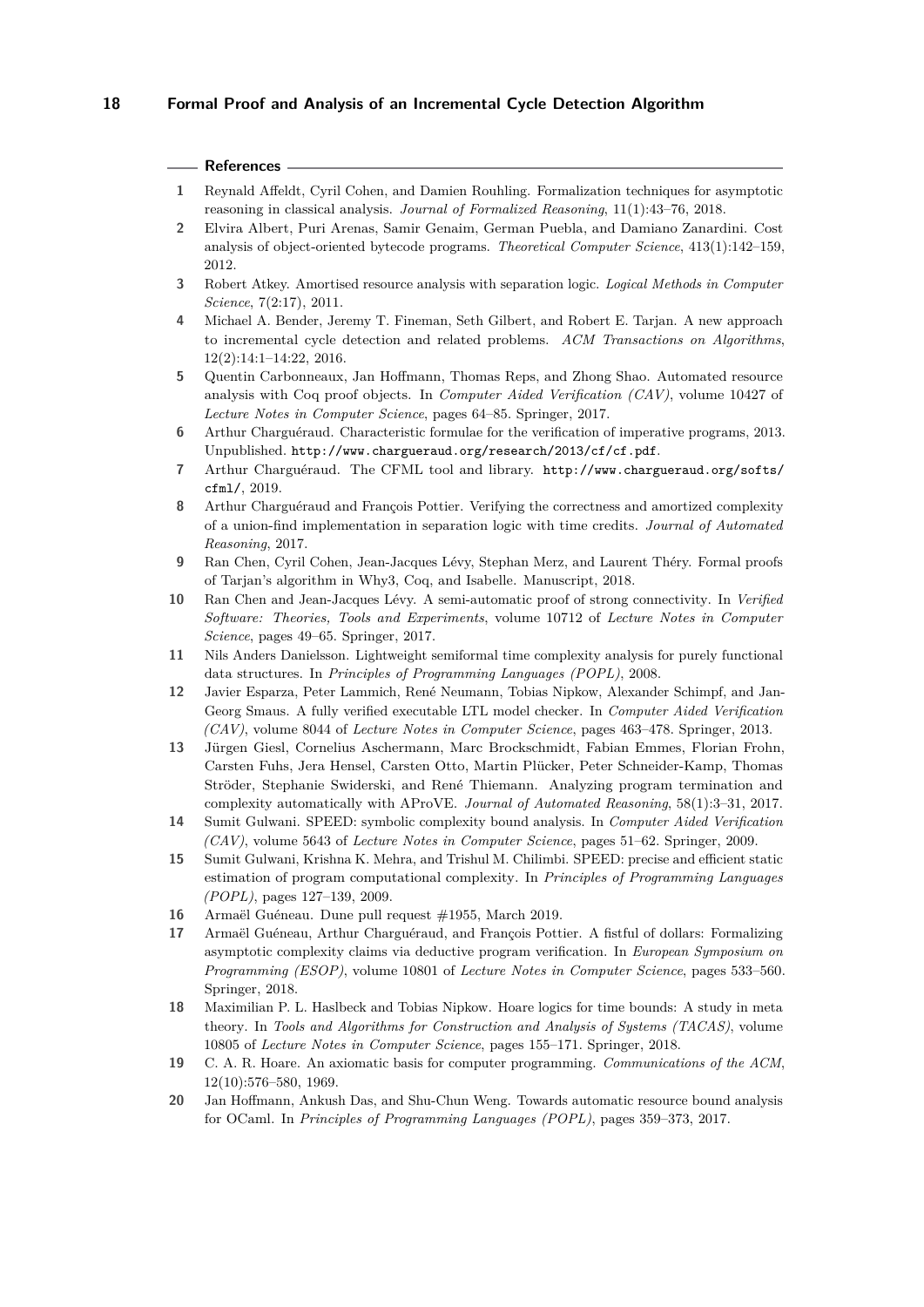- <span id="page-18-19"></span>**21** Benjamin Holland, Ganesh Ram Santhanam, Payas Awadhutkar, and Suresh Kothari. [Statically-informed dynamic analysis tools to detect algorithmic complexity vulnerabilities.](https://ben-holland.com/papers/Statically-informed_Dynamic_Analysis_Tools_to_Detect_Algorithmic_Complexity_Vulnerabilities.pdf) In *Source Code Analysis and Manipulation (SCAM)*, pages 79–84, 2016.
- <span id="page-18-4"></span>**22** John E. Hopcroft. [Computer science: The emergence of a discipline.](https://doi.org/10.1145/214748.214750) *Communications of the ACM*, 30(3):198–202, 1987.
- <span id="page-18-9"></span>**23** Jacques-Henri Jourdan. [Coq pull request #89,](https://github.com/coq/coq/pull/89) July 2015.
- <span id="page-18-11"></span>**24** Ralf Jung, Robbert Krebbers, Jacques-Henri Jourdan, Aleš Bizjak, Lars Birkedal, and Derek Dreyer. [Iris from the ground up: A modular foundation for higher-order concurrent separation](https://people.mpi-sws.org/~dreyer/papers/iris-ground-up/paper.pdf) [logic.](https://people.mpi-sws.org/~dreyer/papers/iris-ground-up/paper.pdf) *Journal of Functional Programming*, 28:e20, 2018.
- <span id="page-18-2"></span>**25** Peter Lammich. [Verified efficient implementation of Gabow's strongly connected component](http://www21.in.tum.de/~lammich/pub/gabow_scc.pdf) [algorithm.](http://www21.in.tum.de/~lammich/pub/gabow_scc.pdf) In *Interactive Theorem Proving (ITP)*, volume 8558 of *Lecture Notes in Computer Science*, pages 325–340. Springer, 2014.
- <span id="page-18-1"></span>**26** Peter Lammich. [Refinement to Imperative/HOL.](https://www21.in.tum.de/~lammich/pub/itp15_sepref.pdf) In *Interactive Theorem Proving (ITP)*, volume 9236 of *Lecture Notes in Computer Science*, pages 253–269. Springer, 2015.
- <span id="page-18-0"></span>**27** Peter Lammich and René Neumann. [A framework for verifying depth-first search algorithms.](https://www.ssrg.ece.vt.edu/~lammich/pub/cpp2015_dfs.pdf) In *Certified Programs and Proofs (CPP)*, pages 137–146, 2015.
- <span id="page-18-20"></span>**28** Caroline Lemieux, Rohan Padhye, Koushik Sen, and Dawn Song. [PerfFuzz: Automatically](http://www.carolemieux.com/perffuzz-issta2018.pdf) [generating pathological inputs.](http://www.carolemieux.com/perffuzz-issta2018.pdf) In *International Symposium on Software Testing and Analysis (ISSTA)*, pages 254–265, 2018.
- <span id="page-18-15"></span>**29** Ravichandhran Madhavan, Sumith Kulal, and Viktor Kuncak. [Contract-based resource](http://lara.epfl.ch/~kandhada/orb-popl17.pdf) [verification for higher-order functions with memoization.](http://lara.epfl.ch/~kandhada/orb-popl17.pdf) In *Principles of Programming Languages (POPL)*, pages 330–343, 2017.
- <span id="page-18-13"></span>**30** Jay A. McCarthy, Burke Fetscher, Max S. New, Daniel Feltey, and Robert Bruce Findler. [A](https://www.eecs.northwestern.edu/~robby/pubs/papers/flops2016-mfnff.pdf) [Coq library for internal verification of running-times.](https://www.eecs.northwestern.edu/~robby/pubs/papers/flops2016-mfnff.pdf) In *Functional and Logic Programming*, volume 9613 of *Lecture Notes in Computer Science*, pages 144–162. Springer, 2016.
- <span id="page-18-18"></span>**31** Rashmi Mudduluru and Murali Krishna Ramanathan. [Efficient flow profiling for detecting](https://drona.csa.iisc.ac.in/~sss/tools/object_flow_profiler/paper.pdf) [performance bugs.](https://drona.csa.iisc.ac.in/~sss/tools/object_flow_profiler/paper.pdf) In *International Symposium on Software Testing and Analysis (ISSTA)*, pages 413–424, 2016.
- <span id="page-18-6"></span>**32** Glen Mével, Jacques-Henri Jourdan, and François Pottier. [Time credits and time receipts in](http://gallium.inria.fr/~fpottier/publis/mevel-jourdan-pottier-time-in-iris-2019.pdf) [Iris.](http://gallium.inria.fr/~fpottier/publis/mevel-jourdan-pottier-time-in-iris-2019.pdf) In Luis Caires, editor, *European Symposium on Programming (ESOP)*, volume 11423 of *Lecture Notes in Computer Science*, pages 1–27. Springer, 2019.
- <span id="page-18-14"></span>**33** Tobias Nipkow. [Amortized complexity verified.](http://www21.in.tum.de/~nipkow/pubs/itp15.pdf) In *Interactive Theorem Proving (ITP)*, volume 9236 of *Lecture Notes in Computer Science*, pages 310–324. Springer, 2015.
- <span id="page-18-17"></span>**34** Oswaldo Olivo, Isil Dillig, and Calvin Lin. [Static detection of asymptotic performance bugs in](http://www.cs.utexas.edu/~isil/pldi15a.pdf) [collection traversals.](http://www.cs.utexas.edu/~isil/pldi15a.pdf) In *Programming Language Design and Implementation (PLDI)*, pages 369–378, 2015.
- <span id="page-18-12"></span>**35** Matthew Parkinson and Gavin Bierman. [Separation logic and abstraction.](http://dx.doi.org/10.1145/1040305.1040326) In *Principles of Programming Languages (POPL)*, pages 247–258, 2005.
- <span id="page-18-3"></span>**36** François Pottier. [Depth-first search and strong connectivity in Coq.](http://gallium.inria.fr/~fpottier/publis/fpottier-dfs-scc.pdf) In *Journées Françaises des Langages Applicatifs (JFLA)*, 2015.
- <span id="page-18-5"></span>**37** John C. Reynolds. [Separation logic: A logic for shared mutable data structures.](http://www.cs.cmu.edu/~jcr/seplogic.pdf) In *Logic in Computer Science (LICS)*, pages 55–74, 2002.
- <span id="page-18-21"></span>**38** David M. Russinoff. A mechanically verified incremental garbage collector. *Formal Aspects of Computing*, 6(4):359–390, 1994.
- <span id="page-18-8"></span>**39** Matthieu Sozeau and Nicolas Tabareau. [Universe polymorphism in Coq.](https://www.irif.fr/~sozeau/research/publications/Universe_Polymorphism_in_Coq.pdf) In *Interactive Theorem Proving (ITP)*, volume 8558 of *Lecture Notes in Computer Science*, pages 499–514. Springer, 2014.
- <span id="page-18-16"></span>**40** Akhilesh Srikanth, Burak Sahin, and William R. Harris. [Complexity verification using guided](https://www.cc.gatech.edu/~wharris/publications/complexity-analysis.pdf) [theorem enumeration.](https://www.cc.gatech.edu/~wharris/publications/complexity-analysis.pdf) In *Principles of Programming Languages (POPL)*, pages 639–652, 2017.
- <span id="page-18-7"></span>**41** Jane Street. [Dune: A composable build system,](https://dune.build/) 2018.
- <span id="page-18-10"></span>**42** Robert Endre Tarjan. [Amortized computational complexity.](http://dx.doi.org/10.1137/0606031) *SIAM Journal on Algebraic and Discrete Methods*, 6(2):306–318, 1985.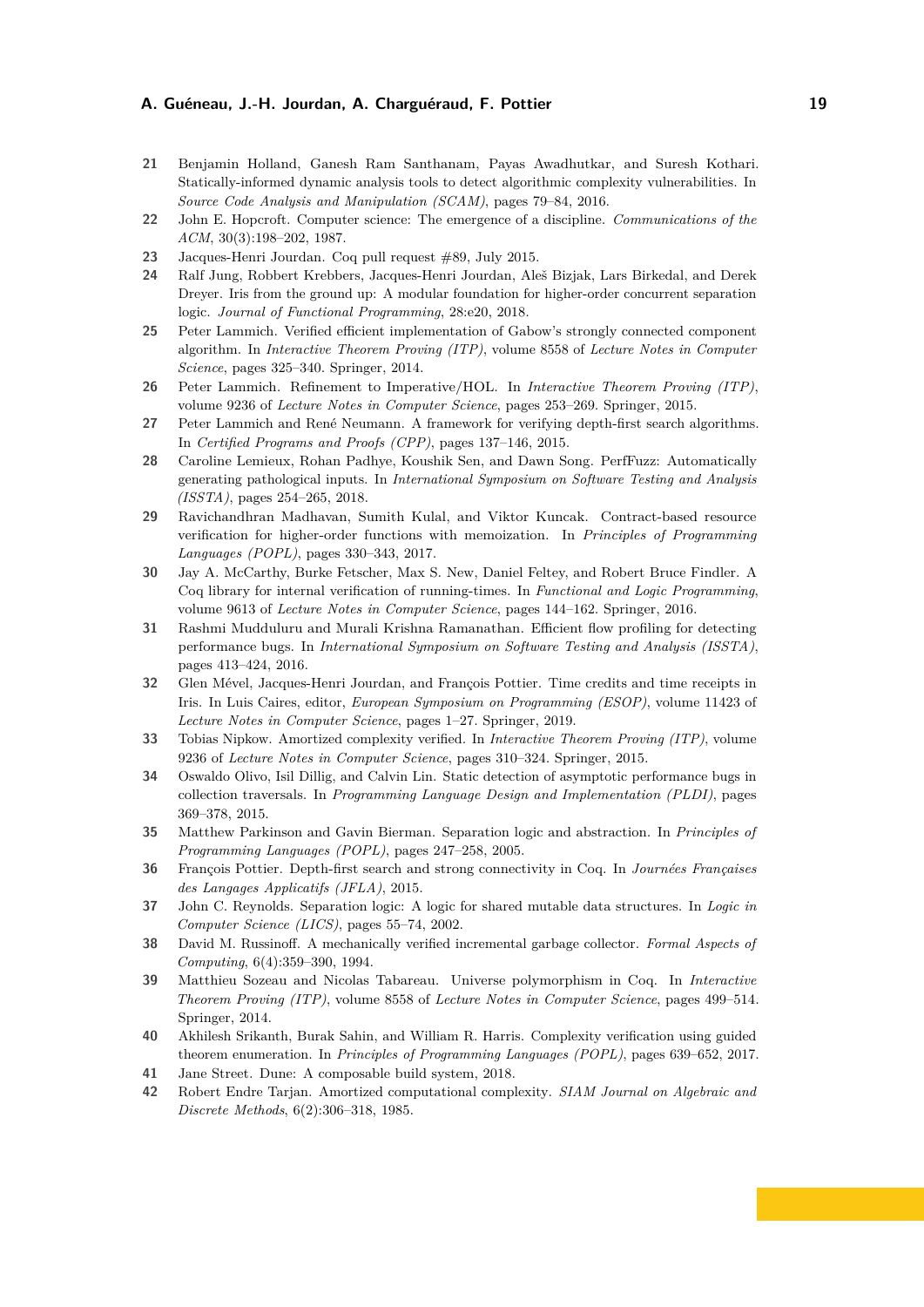- <span id="page-19-0"></span>**43** Robert Endre Tarjan. [Algorithmic design.](https://doi.org/10.1145/214748.214752) *Communications of the ACM*, 30(3):204–212, 1987.
- <span id="page-19-1"></span>**44** The Coq development team. *[The Coq Proof Assistant](http://coq.inria.fr/)*, 2019.
- <span id="page-19-5"></span>**45** Luca Della Toffola, Michael Pradel, and Thomas R. Gross. [Synthesizing programs that expose](http://mp.binaervarianz.de/cgo2018.pdf) [performance bottlenecks.](http://mp.binaervarianz.de/cgo2018.pdf) In *Code Generation and Optimization (CGO)*, pages 314–326, 2018.
- <span id="page-19-3"></span>**46** Eelis van der Weegen and James McKinna. [A machine-checked proof of the average-case](http://www.cs.ru.nl/~james/2008-TYPES/final.pdf) [complexity of Quicksort in Coq.](http://www.cs.ru.nl/~james/2008-TYPES/final.pdf) In *Types for Proofs and Programs*, volume 5497 of *Lecture Notes in Computer Science*, pages 256–271. Springer, 2008.
- <span id="page-19-4"></span>**47** Ben Wegbreit. [Mechanical program analysis.](http://doi.acm.org/10.1145/361002.361016) *Communications of the ACM*, 18(9):528–539, 1975.

# <span id="page-19-2"></span>**A Asymptotic Analysis of Bender et al.'s Algorithm**

This appendix offers informal proof sketches about Bender *et al.*'s algorithm. These results are not new. They are written under the assumption that the parameter  $F$  is a constant: its value does not change while the algorithm runs.

The proof sketch for Lemma [1](#page-19-6) has a temporal aspect: it refers to the state of the data structure at various points in time. Our formal proofs, on the other hand, are carried out in Separation Logic, which implies that they are based purely on assertions that describe the current state at each program point.

Let us say that an edge is at level *k* iff both of its endpoints are at level *k*. In Bender *et al.*'s algorithm, the following key invariant holds:

<span id="page-19-6"></span>I **Lemma 1** (Bound on the number of levels)**.** *For every level k except the highest level, there exist at least F edges at level k.*

**Proof.** We consider a vertex *v* at level  $k + 1$ , and show that there exist F edges at level k. Because there is a vertex *v* at level  $k + 1$ , there must exist a vertex *v'* at level  $k + 1$  that has no predecessor at this level. The backward search that promoted  $v'$  to this level must have traversed *F* edges that were at level *k* at that time. Thus, it suffices to show that, at the present time, these edges are still at level *k*. By way of contradiction, suppose that the target vertex  $v''$  of one of these edges is promoted to some level  $k'$  that is greater than  $k$ . (If the source vertex of this edge is promoted, then its target vertex is promoted as well.) Because  $v''$  is an ancestor of  $v'$ , the vertex  $v'$  is necessarily also promoted to level  $k'$  during the same forward search. But  $v'$  is now at level  $k + 1$ , and the level of a vertex never decreases, so  $k'$ must be equal to  $k + 1$ . There follows that  $v'$  has an ancestor  $v''$  at level  $k + 1$ , contradicting the assumption that  $v'$  has no predecessor at its level.

Suppose we are interested in analyzing the cost of a sequence of *n* vertex creation and *m* edge creation operations, starting with an empty graph. Let  $\Delta$  stand for  $\min(m^{1/2}, n^{2/3})$ . Then, setting  $F$  to  $\Delta$  yields the desired asymptotic complexity bound:

I **Lemma 2** (Asymptotic complexity)**.** *Suppose F is* ∆*. Then, a sequence of n vertex creation and m edge creation operations costs*  $O(m \cdot \min(m^{1/2}, n^{2/3}))$ *.* 

**Proof.** We have established in Section [6](#page-8-0) that the algorithm has time complexity:

$$
O(m \cdot (F + \min(m/F, F + n/\sqrt{F}))
$$

Our goal is to establish that, when *F* is  $\Delta$ , this bound is equivalent to  $O(m\Delta)$ . To that end, it Uur goal is to establish that, when *r* is Δ, this bound is equivalent to  $O(m\Delta)$ . To that end, it suffices to show that  $min(m/\Delta, \Delta + n/\sqrt{\Delta})$  is  $O(\Delta)$ . Let *V* stand for  $min(m\Delta^{-1}, n\Delta^{-1/2}))$ , and let us show that *V* is  $O(\Delta)$ . Recall that  $\Delta$  is defined as  $\min(m^{1/2}, n^{2/3})$ . We distinguish two cases.